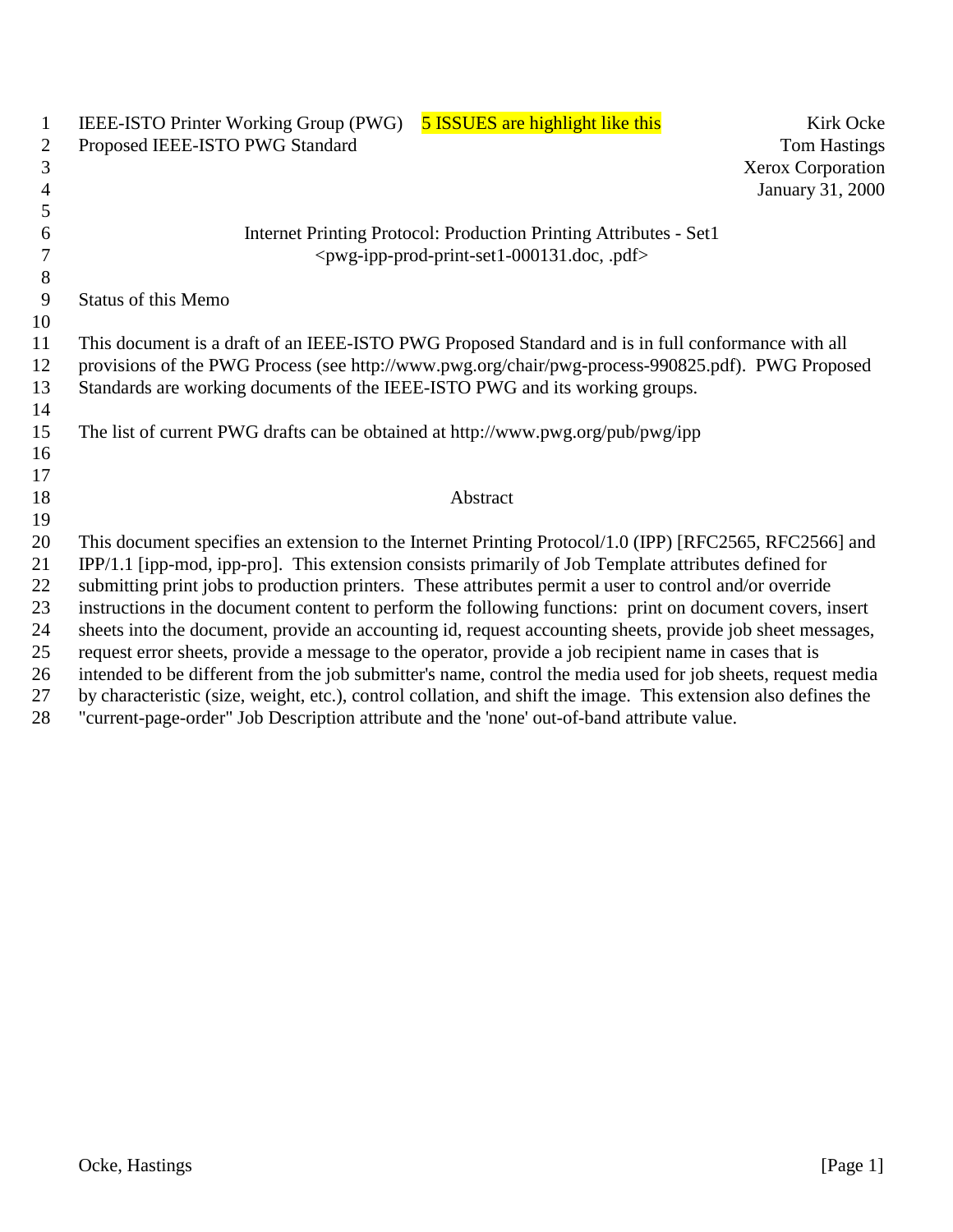The full set of IPP documents includes: Design Goals for an Internet Printing Protocol [RFC2567] Rationale for the Structure and Model and Protocol for the Internet Printing Protocol [RFC2568] Internet Printing Protocol/1.1: Model and Semantics (this document) Internet Printing Protocol/1.1: Encoding and Transport [IPP-PRO] Internet Printing Protocol/1.1: Implementer's Guide [IPP-IIG] Mapping between LPD and IPP Protocols [RFC2569] The "Design Goals for an Internet Printing Protocol" document takes a broad look at distributed printing functionality, and it enumerates real-life scenarios that help to clarify the features that need to be included in a printing protocol for the Internet. It identifies requirements for three types of users: end users, operators, and administrators. It calls out a subset of end user requirements that are satisfied in IPP/1.0. A few OPTIONAL operator operations have been added to IPP/1.1. The "Rationale for the Structure and Model and Protocol for the Internet Printing Protocol" document describes IPP from a high level view, defines a roadmap for the various documents that form the suite of IPP specification documents, and gives background and rationale for the IETF working group's major decisions. The "Internet Printing Protocol/1.1: Encoding and Transport" document is a formal mapping of the abstract operations and attributes defined in the model document onto HTTP/1.1 [RFC2616]. It defines the encoding rules for a new Internet MIME media type called "application/ipp". This document also defines the rules for transporting over HTTP a message body whose Content-Type is "application/ipp". This document defines a new scheme named 'ipp' for identifying IPP printers and jobs. The "Internet Printing Protocol/1.1: Implementer's Guide" document gives insight and advice to implementers of IPP clients and IPP objects. It is intended to help them understand IPP/1.1 and some of the considerations that may assist them in the design of their client and/or IPP object implementations. For

- the specification decisions is also included.
- The "Mapping between LPD and IPP Protocols" document gives some advice to implementers of gateways between IPP and LPD (Line Printer Daemon) implementations.

example, a typical order of processing requests is given, including error checking. Motivation for some of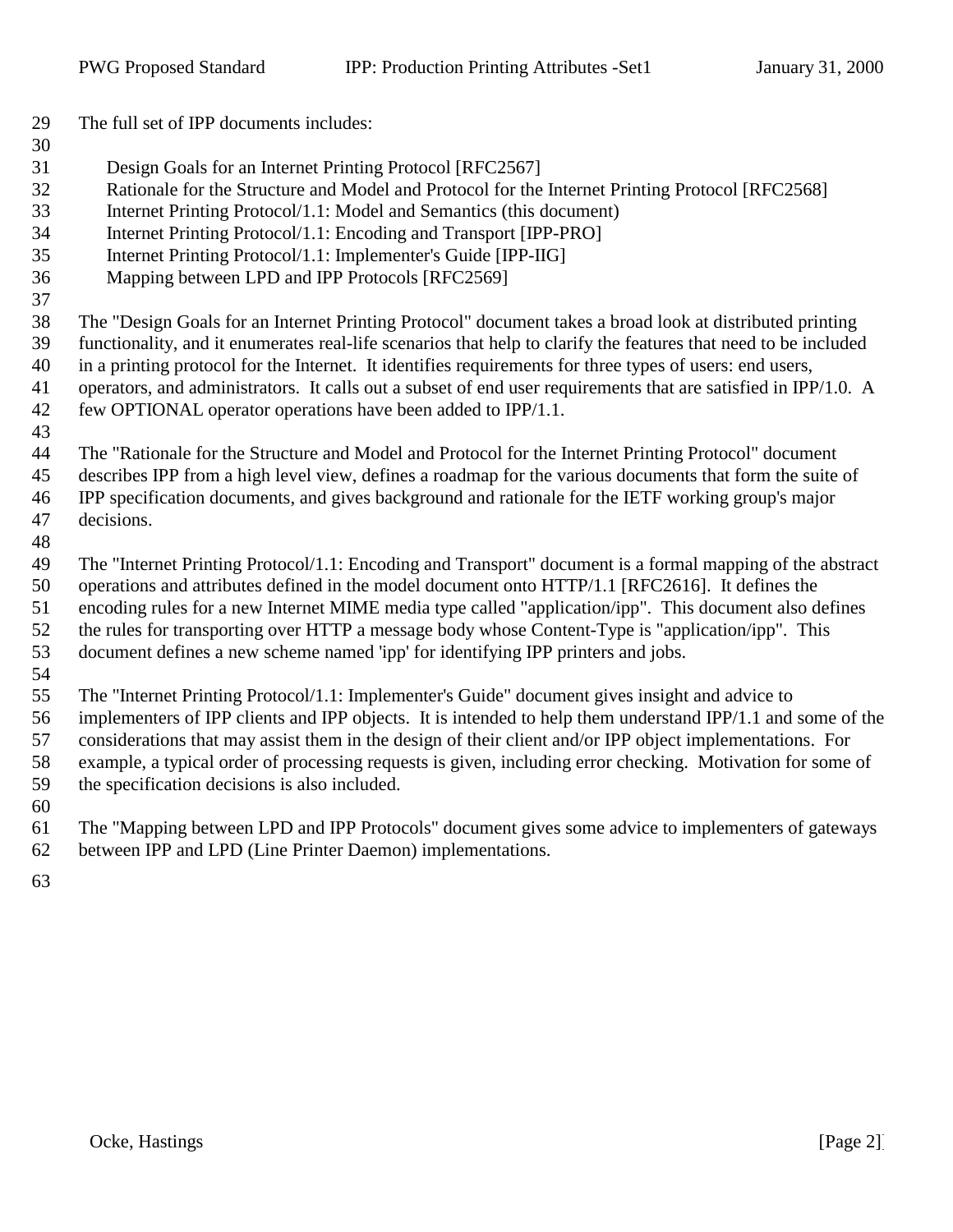| 64       | <b>Table of Contents</b>                                                          |  |
|----------|-----------------------------------------------------------------------------------|--|
| 65       |                                                                                   |  |
| 66       | 1                                                                                 |  |
| 67       | $\overline{2}$                                                                    |  |
| 68       | 2.1                                                                               |  |
| 69       | 2.2                                                                               |  |
| 70       | 2.3                                                                               |  |
| 71       | 2.4                                                                               |  |
| 72       | 2.5                                                                               |  |
| 73       | $\mathbf{3}$                                                                      |  |
| 74       | 3.1                                                                               |  |
| 75       | 3.1.1                                                                             |  |
| 76       | 3.1.2                                                                             |  |
| 77       | 3.1.3                                                                             |  |
| 78       | cover-front-supported (collection), cover-back-supported (collection) 13<br>3.1.4 |  |
| 79       | 3.2                                                                               |  |
| 80       | 3.2.1                                                                             |  |
| 81       | 3.2.2                                                                             |  |
| 82       | 3.2.3                                                                             |  |
| 83<br>84 | 3.2.4<br>3.2.5                                                                    |  |
|          |                                                                                   |  |
| 85<br>86 | 3.3<br>3.3.1                                                                      |  |
|          |                                                                                   |  |
| 87       | 3.4                                                                               |  |
| 88       | 3.4.1                                                                             |  |
| 89       | 3.4.2                                                                             |  |
| 90       | 3.5                                                                               |  |
| 91       | 3.5.1                                                                             |  |
| 92<br>93 | 3.5.2<br>3.5.3                                                                    |  |
|          |                                                                                   |  |
| 94       | 3.6<br>3.6.1                                                                      |  |
| 95<br>96 | 3.6.2                                                                             |  |
|          |                                                                                   |  |
| 97<br>98 | 3.7<br>3.7.1                                                                      |  |
|          |                                                                                   |  |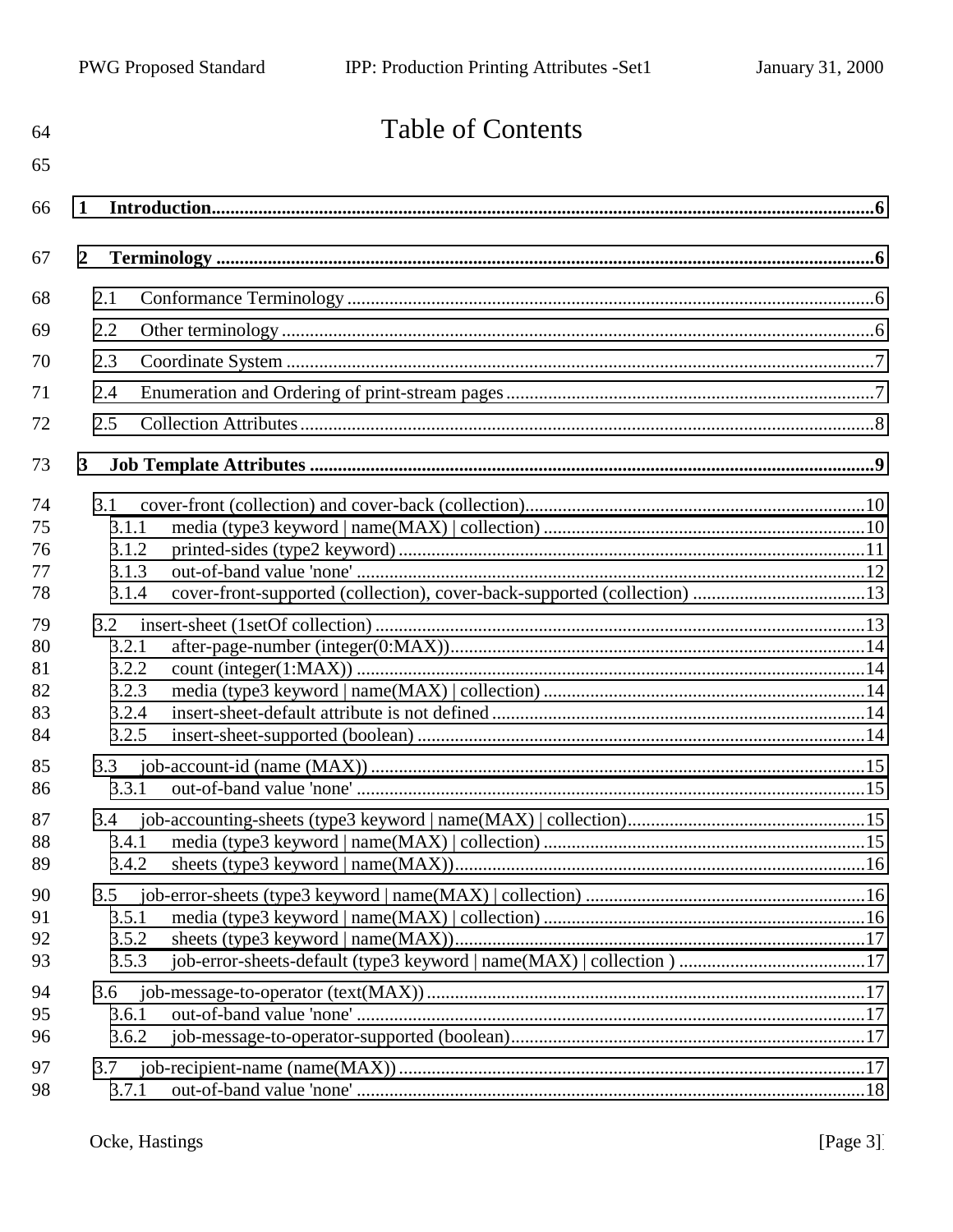| 99                              | 3.7.2                                                                                                                       |  |
|---------------------------------|-----------------------------------------------------------------------------------------------------------------------------|--|
| 100<br>101<br>102               | 3.8 job-sheets (type3 keyword   name(MAX)   collection) - extension to IPP/1.1 "job-sheets" 18<br>3.8.1<br>3.8.2            |  |
| 103<br>104<br>105               | 3.9.1<br>3.9.2                                                                                                              |  |
| 106<br>107<br>108<br>109        | 3.10 media (type3 keyword   name (MAX)   collection) - extension to IPP/1.1 "media" 19<br>3.10.1<br>3.10.2<br>3.10.3        |  |
| 110<br>111<br>112<br>113<br>114 | 3.10.4<br>3.10.5<br>3.10.6<br>3.10.7<br>3.10.8                                                                              |  |
| 115<br>116<br>117<br>118<br>119 | 3.10.9<br>3.10.10<br>front-coating (type3 keyword $ name(MAX) $ ) and back-coating (type3 keyword $ $<br>3.10.11<br>3.10.12 |  |
| 120<br>121                      |                                                                                                                             |  |
| 122<br>123<br>124<br>125        |                                                                                                                             |  |
| 126<br>127                      |                                                                                                                             |  |
| 128<br>129                      |                                                                                                                             |  |
| 130                             |                                                                                                                             |  |
| 131<br>132                      |                                                                                                                             |  |
| 133                             |                                                                                                                             |  |
| 134<br>135                      |                                                                                                                             |  |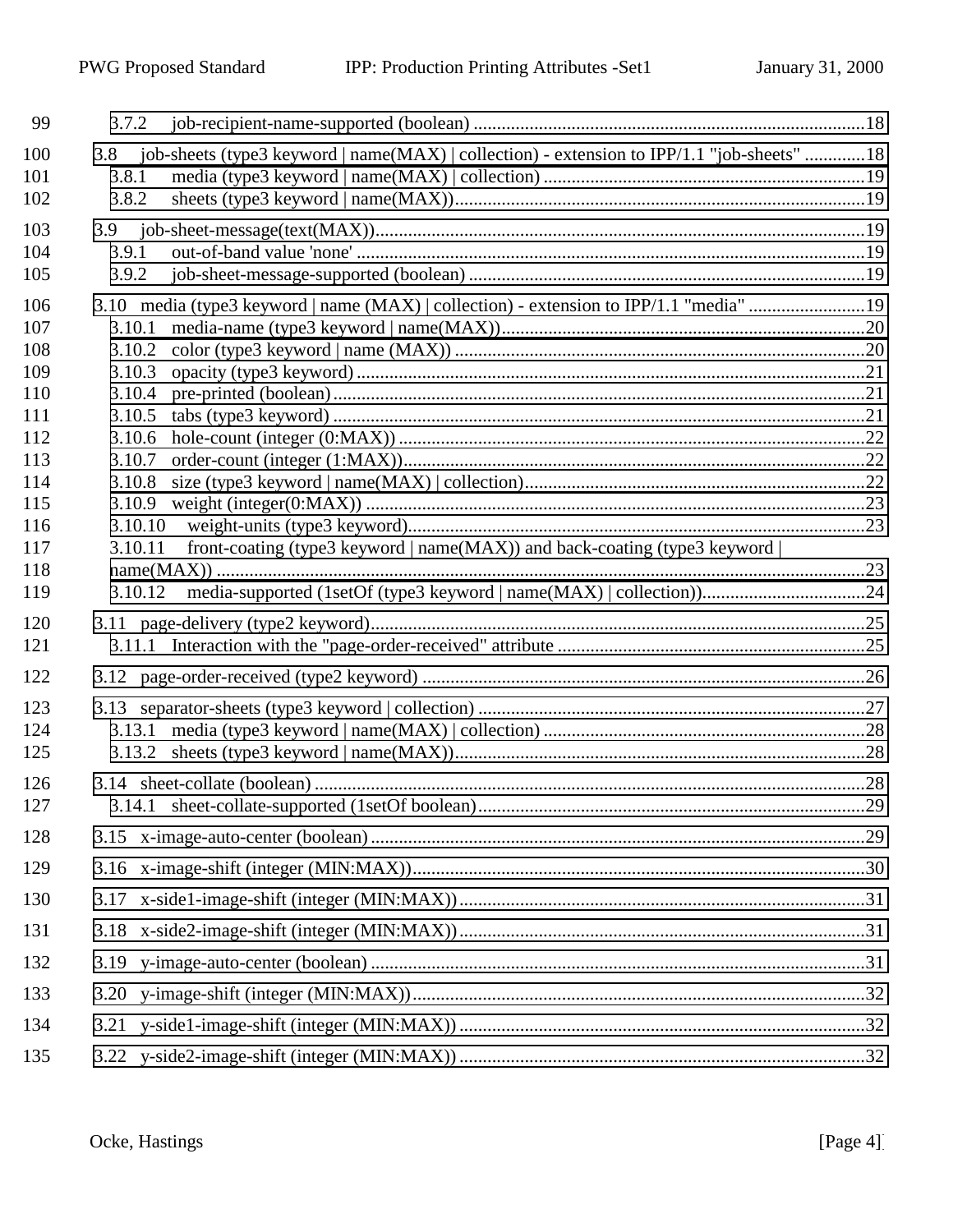| 136 | $\overline{\mathbf{4}}$ |  |
|-----|-------------------------|--|
| 137 | 4.1                     |  |
| 138 | $5^{\circ}$             |  |
| 139 | 5.1                     |  |
| 140 | 6                       |  |
| 141 | $\overline{7}$          |  |
| 142 | 8                       |  |
| 143 | 9                       |  |
| 144 | 10                      |  |
| 145 | 11                      |  |
| 146 | 12                      |  |
| 147 |                         |  |
| 148 |                         |  |
| 149 | 13                      |  |
| 150 |                         |  |
| 151 | <b>Table of Tables</b>  |  |
| 152 |                         |  |
| 153 |                         |  |
| 154 |                         |  |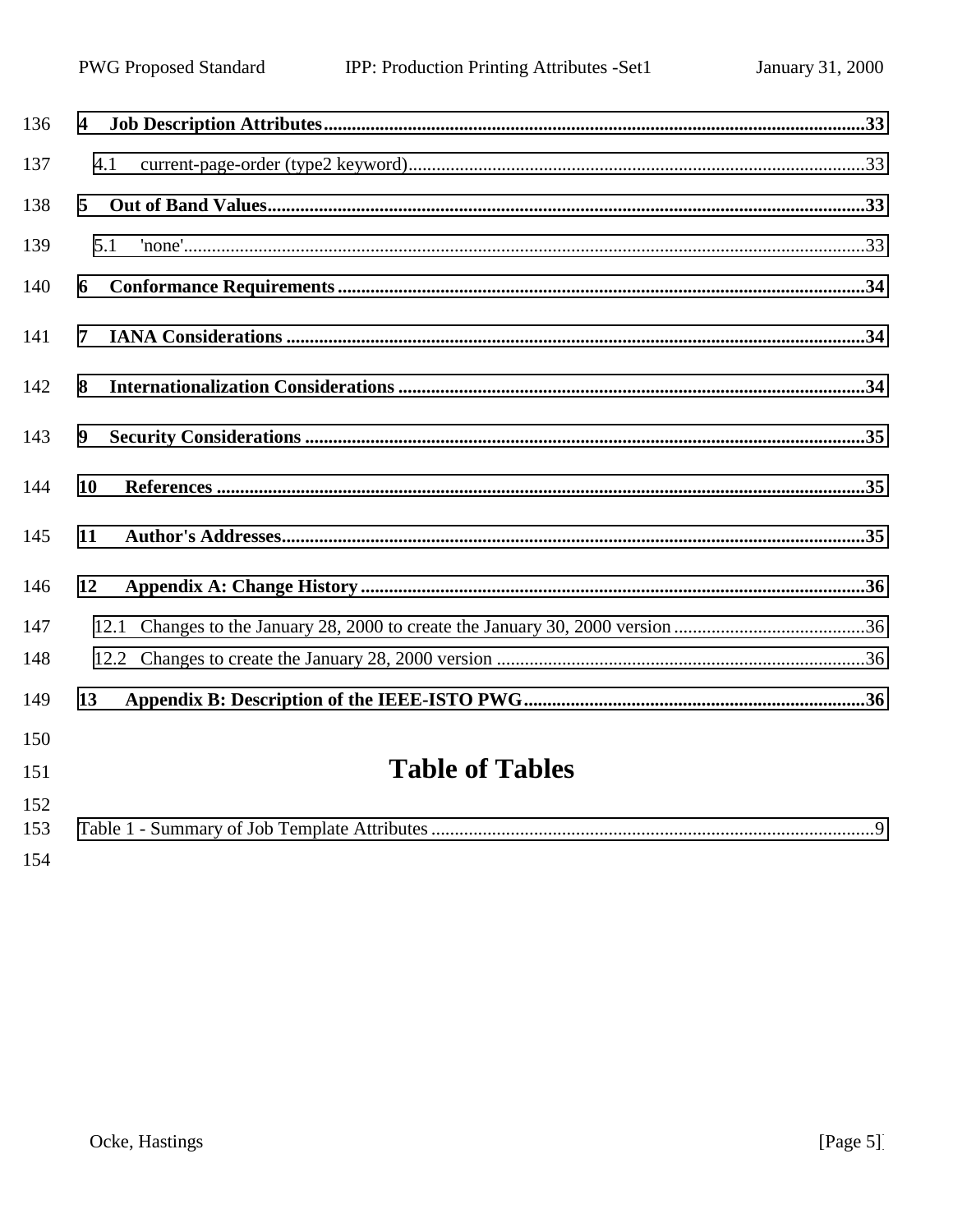#### <span id="page-5-0"></span>**1 Introduction**

 This document specifies an extension to the Internet Printing Protocol/1.0 (IPP) [RFC2565, RFC2566] and IPP/1.1 [ipp-mod, ipp-pro]. This extension consists primarily of Job Template attributes defined for submitting print jobs to production printers. These attributes permit a user to control and/or override instructions in the document content to perform the following functions: print on document covers, insert sheets into the document, provide an accounting id, request accounting sheets, provide job sheet messages, request error sheets, provide a message to the operator, provide a job recipient name in cases that is intended to be different from the job submitter's name, control the media used for job sheets, request media

- by characteristic (size, weight, etc.), control collation, and shift the image. This extension also defines the "current-page-order" Job Description attribute and the 'none' out-of-band attribute value.
	-

 Many of these functions MAY be specified in a document format (PDL). In such cases, the user MAY request that the application include these instructions as part of the document data when the document is generated, rather than in the IPP protocol at print time. However, some applications are unable to support some of the functions. Also some of these functions are not supported in some PDLs. Finally, in a production environment, the document may be generated separately from being printed, in which case the end user or the production printer operator supplies the instructions at print time, long after the document had been created.

 

# **2 Terminology**

# This section defines the following additional terms that are used throughout this document.

#### **2.1 Conformance Terminology**

Capitalized terms, such as **MUST, MUST NOT, REQUIRED, SHOULD, SHOULD NOT, MAY,**

 **NEED NOT,** and **OPTIONAL**, have special meaning relating to conformance to this specification. These terms are defined in [ipp-mod section 13.1 on conformance terminology, most of which is taken from RFC 2119 [RFC2119]. Since support of this entire IPP extension specification is OPTIONAL for conformance

to IPP/1.0 or IPP/1.1 ([ipp-mod], [ipp-pro]), the terms MUST, MUST NOT, REQUIRED, SHOULD,

SHOULD NOT, MAY, NEED NOT, and OPTIONAL apply *if and only if the extension specification in*

- *this document is implemented.* Thus a feature labeled as REQUIRED in this document is not REQUIRED
- if implementing the basic IPP/1.1 protocol defined by [ipp-mod] and [ipp-pro].

## **2.2 Other terminology**

| document data | The data that represent an "original document" supplied with a Job<br>Creation request. Typically Document Data is in the form of a PDL.      |
|---------------|-----------------------------------------------------------------------------------------------------------------------------------------------|
| set           | The sheets of either $(1)$ one copy of an output document copy with<br>collated sheets or (2) all the copies of a single sheet for uncollated |
|               | sheets. See description in section 3.14.                                                                                                      |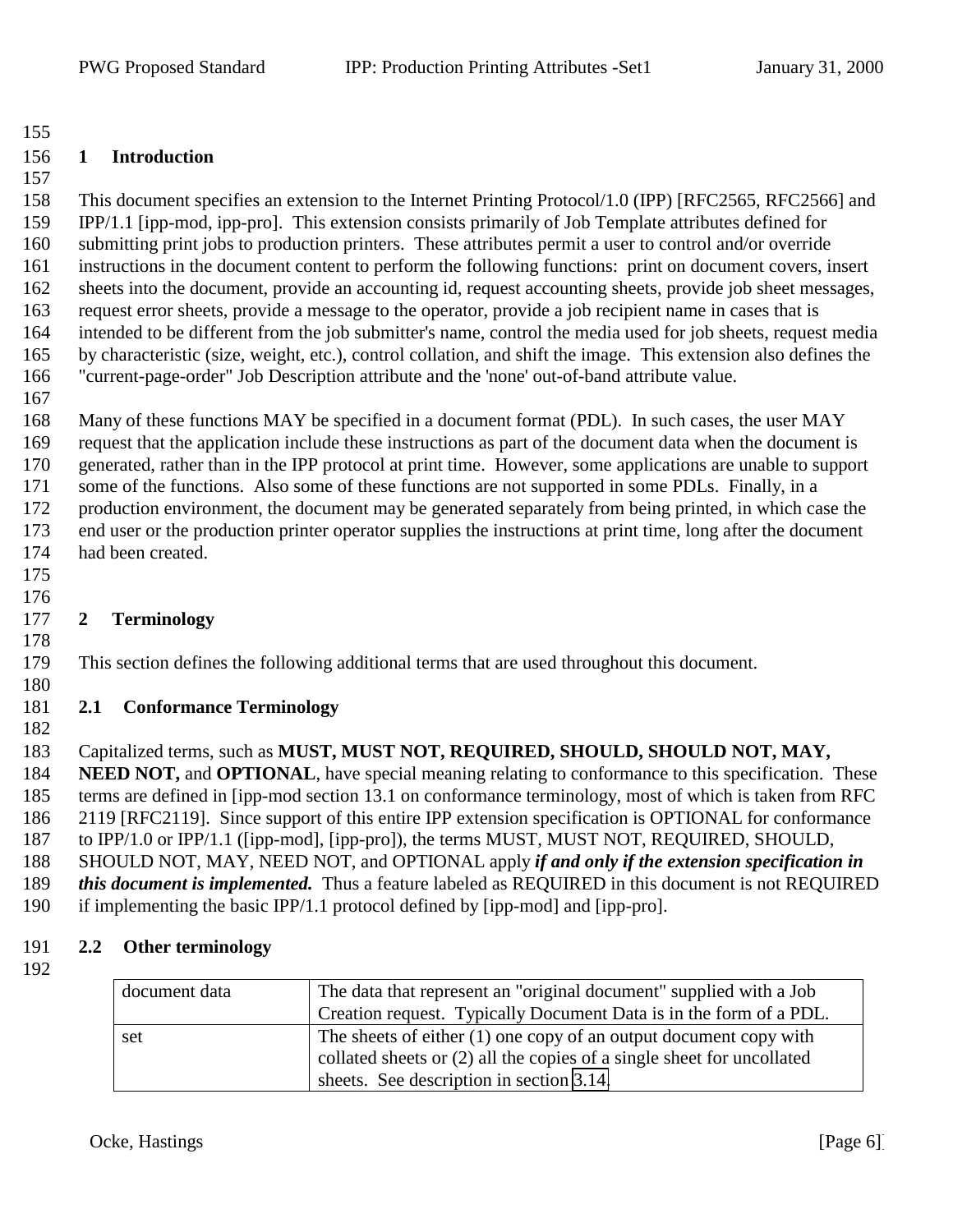<span id="page-6-0"></span>

| original document                                                                            | The document composed by a user that is eventually submitted in the |  |
|----------------------------------------------------------------------------------------------|---------------------------------------------------------------------|--|
|                                                                                              | for of Document Data as part of a create request.                   |  |
| original document                                                                            | The orders of the pages, typically reading order, as defined in the |  |
| order                                                                                        | Original Document.                                                  |  |
| print-stream pages                                                                           | The sequence of pages according to the definition of pages in the   |  |
|                                                                                              | language used to express the document data.                         |  |
| Media sheets that are delivered as part of the output of a print request,<br>rendered output |                                                                     |  |
|                                                                                              | typically containing impressions.                                   |  |

#### 

#### **2.3 Coordinate System**

 Some of the attribute extensions proposed in this document refer to specific edges of a sheet of printed media. For-example, specifying that a staple be placed in the upper left corner of a printed document. To resolve ambiguity the following coordinate system is used throughout this document: 

 The specified edge is always with respect to the document as if the document were a portrait document. If the document is actually a landscape or a reverse-landscape document, the client (which may include a user) supplies the appropriate transformed value. For example, to position a staple in the upper left hand corner of a landscape document when held for reading, the client supplies the 'staple-bottom-left' value (since landscape is defined as a +90 degree rotation from portrait, i.e., anti-clockwise). On the other hand, to position a staple in the upper left hand corner of a reverse-landscape document when held for reading, the client supplies the 'staple-top-right' value (since reverse-landscape is defined as a –90 degree rotation from portrait, i.e., clockwise).

 The x-axis is defined to be along the bottom edge, with positive values extending in the direction of the 211 right edge.

The y-axis is defined to be along the left edge, with positive values extending toward the top edge.

- 215 The origin  $(0,0)$  is the bottom-left corner.
- 

# **2.4 Enumeration and Ordering of print-stream pages**

 "A 'print-stream page' is a page according to the definition of pages in the language used to express the document data" (see section of 13.2.4 of the IPP Model and Semantics Document). The document data included in an IPP request is typically a PDL representation of a document composed by a user. For the remainder of this description we will use the term "document data" to mean the typical PDL representation sent with an IPP request (e.g., a PostScript File), and "original document" to mean the document composed by the user (e.g., a Word97 document).

 The order of the "print-stream" pages in the "document data" is either the same as the order of the "original 228 document," known as 1-N (read "one to N"), or the reverse of that order, known as N-1. There are no assumption on the order of the "original document," other than it is ordered.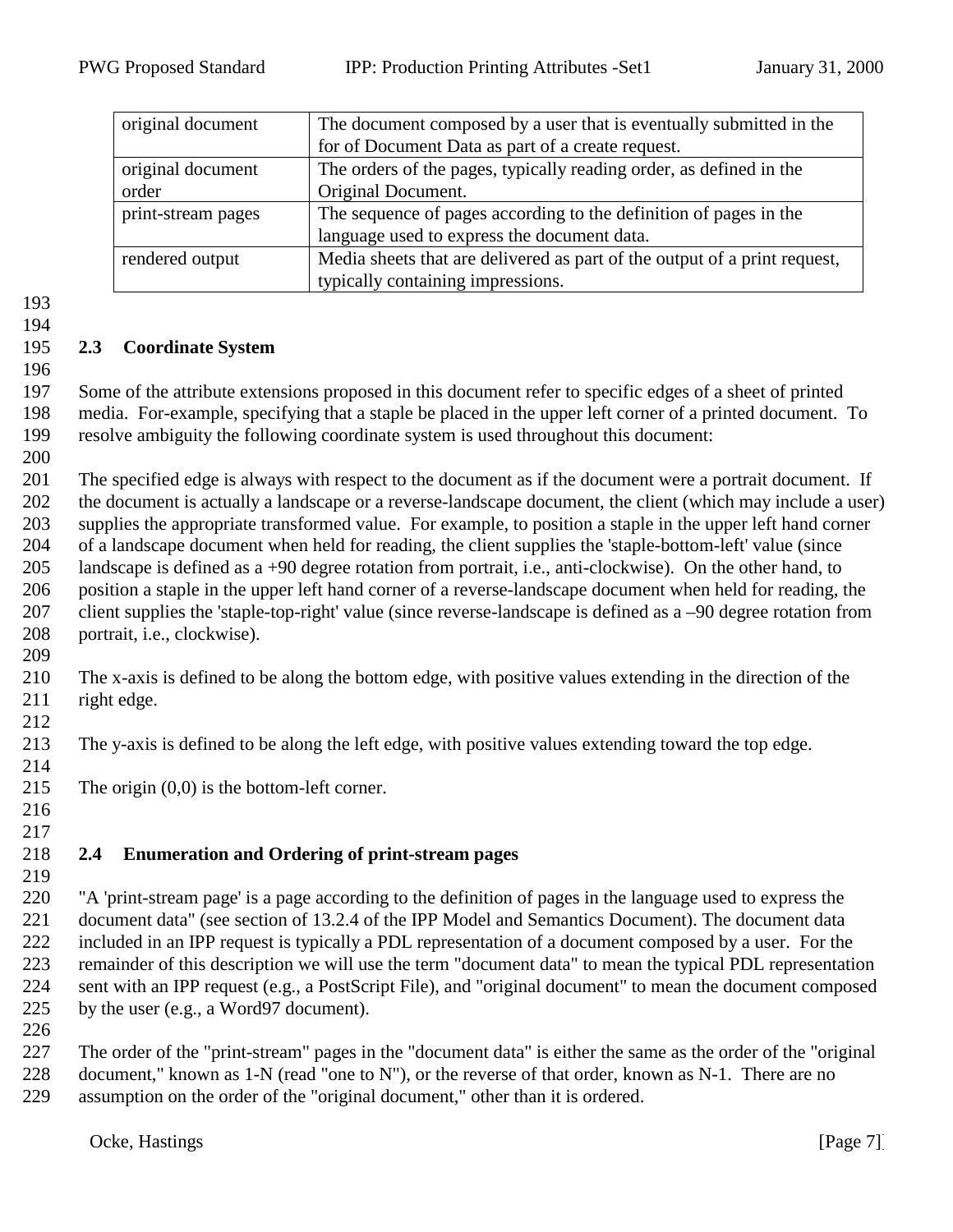<span id="page-7-0"></span> The enumeration of "print-stream" pages begins with 1 and increments by 1 for each additional "print- stream" page. The enumeration is based on the order of the "original document," not the "document data" supplied with the IPP request. In other words, if the "document data" is supplied in N-1 order (reverse of 234 the "original document" order), then "print-stream" page number "1" in the enumeration is actually the " $N<sup>th</sup>$ " "print-stream" page defined in the "document data" (see "page-order-received" in section [3.12\)](#page-25-0). Similarly, 236 "print-stream page" number "2" is defined by the " $N<sup>th</sup>$ -1" "print-stream page" defined in the "document" data." Suppose the "document data" is supplied in the 1-N order (same as the "original document" order), 238 then "print-stream" page number "1" in the enumeration is the " $1<sup>st</sup>$ " "print-stream" page defined in the 239 "document data." Similarly, "print-stream page" number "2" is defined by the " $2^{nd_{\text{tr}}}$ " print-stream page" defined in the "document data." The enumeration of "print-stream pages" is only relevant when applying attributes or operations that act on a page, or range of page basis (e.g., "insert-sheet" in section [3.2\)](#page-12-0).

 The enumeration of print-stream pages is affected by the "multiple-document-handling" attribute. When "multiple-document-handling" is 'single-document' or 'single-document-new-sheet,' the enumeration is based on the concatenation of all the print-stream pages in the job. In the case of 'separate-documents- collated-copies' and 'separate-documents-uncollated-copies,' the enumeration of print-stream pages applies to each document. For example, for a job with 8 document, referring to "print-stream page" number "1" actually refers to "print-stream page" number "1" in each of the 8 documents included with the job.

 

#### **2.5 Collection Attributes**

 An attribute of type 'collection' has a value that is a set of attributes, called "member" attributes. The definition for each member attribute is specified as a sub-section of the collection attribute. Each member attribute MAY in turn be single-valued or multi-valued. The Printer validates and processes each member attribute of a Job Template collection attribute in the same way that it validates an processes Job Template attributes. The collection merely serves as a "container" for the member attributes. In other words, the 'collection' attribute type serves the same purpose as the 'struct' data type does in the C programming language. See [ipp-coll] for a complete definition and encoding of the 'collection' attribute syntax. 

261 Often an "xxx" Job Template attribute that has a 'type3 keyword | name(MAX) | collection' attribute syntax has either a 'boolean' or a '1setOf (type3 keyword | name(MAX) | collection)' attribute syntax for its corresponding "xxx-supported" attribute. In the latter case, there MUST be only one collection value and each member attribute lists the possible values for the member attributes. Since most member attributes can be used with any combination of values for the other member attributes, no attempt is made to indicate combinations of member attributes that are not supported.

 ISSUE 01 - Or should there be separate "xxx-supported" Printer Description attributes for each "xxx" 269 member attributes so that Job Template attributes that have a collection do not have corresponding "xxx- supported" with a collection? See ISSUE 02 (section [3.10.12\)](#page-23-0) for a concrete example using "media-271 supported".

- 
-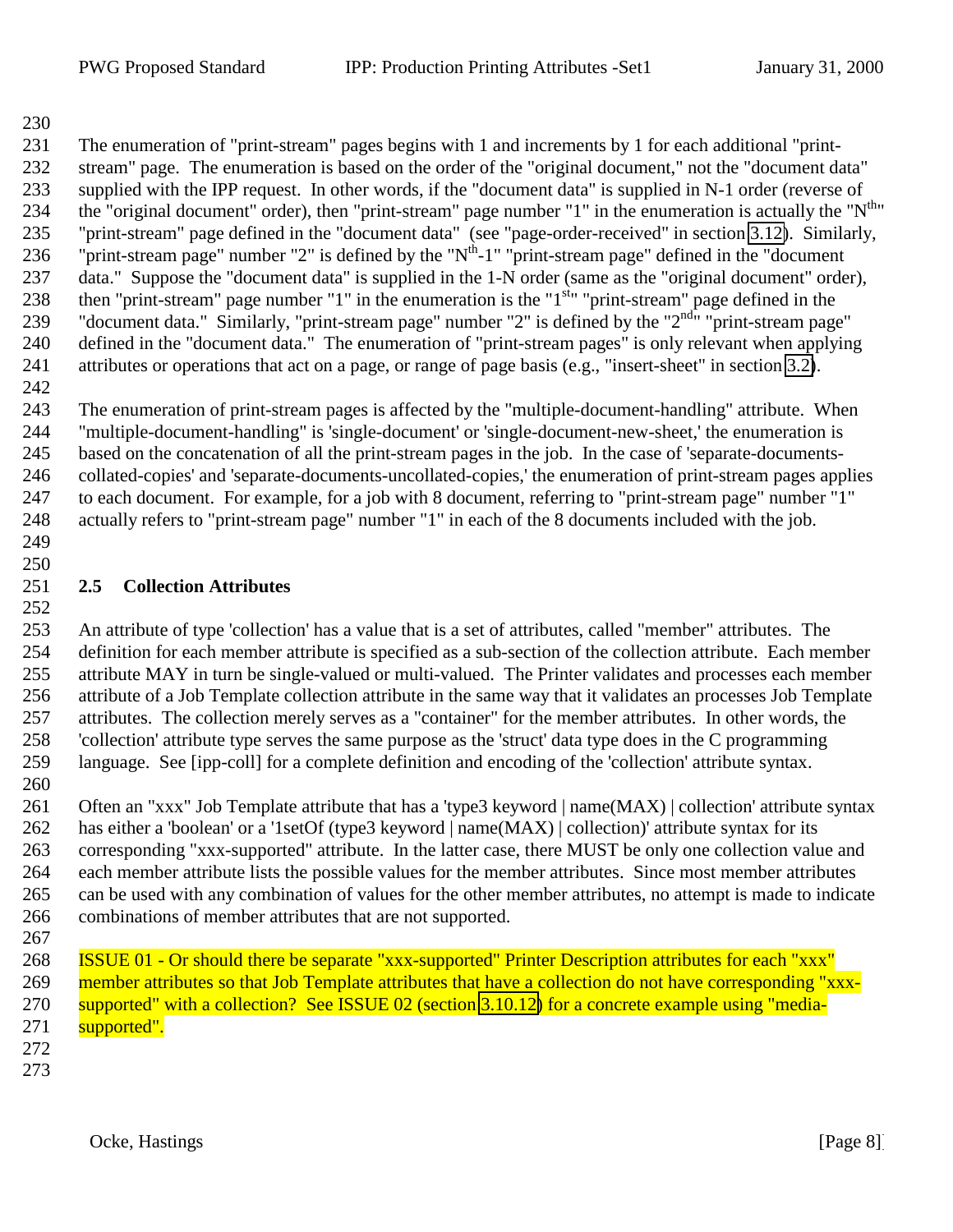# <span id="page-8-0"></span>274 **3 Job Template Attributes**

275

276 This section defines Job Template Attribute extensions for production printing. Table 1 summarizes the

- 277 Job and Printer Job Template attributes. The "job-sheets" and "media" attributes are from IPP/1.1 [ipp-
- 278 mod] with the addition of the 'collection' attribute syntax (indicated by \* flag).

| <b>Job Attribute</b>      | Printer: Default Value Attribute   | Printer: Supported Values Attribute    |
|---------------------------|------------------------------------|----------------------------------------|
| cover-back (collection)   | cover-back-default (collection)    | cover-back-supported (collection)      |
| cover-front (collection)  | cover-front-default (collection)   | cover-front-supported (collection)     |
|                           |                                    |                                        |
| insert-sheet (collection) | N <sub>o</sub>                     | insert-sheet-supported (boolean)       |
| job-account-              | job-account-id-default             | job-account-id-supported (boolean)     |
| id(name(MAX))             | (name(MAX))                        |                                        |
| job-accounting-sheets     | job-accounting-sheets-default      | job-accounting-sheets-supported        |
| (type3 keyword            | (type3 keyword   name(MAX)         | (1setOf(type3 keyword   name(MAX))     |
| name(MAX)                 | collection)                        | collection))                           |
| collection)               |                                    |                                        |
| job-error-sheets (type3   | job-error-sheets-default (type3    | job-error-sheets-supported (1setOf     |
| keyword   name(MAX)       | keyword $ name(MAX) $ collection   | (type3 keyword   name(MAX)             |
| collection)               |                                    | collection))                           |
| job-message-to-           | job-message-to-operator-default    | job-message-to-operator-supported      |
| operator (text(MAX))      | (text(MAX))                        | (boolean)                              |
| job-recipient-name        | job-recipient-name-default         | job-recipient-name-supported (boolean) |
| (name(MAX))               | (name(MAX))                        |                                        |
| job-sheets (type3         | job-sheets-default (type3 keyword) | job-sheets-supported (1setOf (type3)   |
| keyword   name(MAX)       | name(MAX)   collection)            | keyword $ name(MAX) $ collection))     |
| collection) *             |                                    |                                        |
| job-sheet-message         | job-sheet-message-default          | job-sheet-message-supported (boolean)  |
| (text(MAX))               | (text(MAX))                        |                                        |
| media (type3 keyword      | media-default (type3 keyword       | media-supported (1setOf (type3)        |
| name(MAX)                 | name(MAX)   collection)            | keyword $ name(MAX) $ collection))     |
| collection) *             |                                    |                                        |
| page-delivery (type2      | page-delivery-default (type2       | page-delivery-supported (1setOf type2  |
| keyword)                  | keyword)                           | keyword)                               |
| page-order-received       | page-order-received-default (type2 | page-order-received-supported (1setOf  |
| (type2 keyword)           | keyword)                           | type2 keyword)                         |
| separator-sheets (type3   | separator-sheets-default (type3    | separator-sheets-supported (1setOf     |
| keyword   name(MAX)       | keyword   name $(MAX)$             | (type3 keyword   name(MAX)             |
| collection)               | collection)                        | collection))                           |
| sheet-collate (boolean)   | sheet-collate-default (boolean)    | sheet-collate-supported (1setOf        |
|                           |                                    | boolean)                               |

279 **Table 1 - Summary of Job Template Attributes**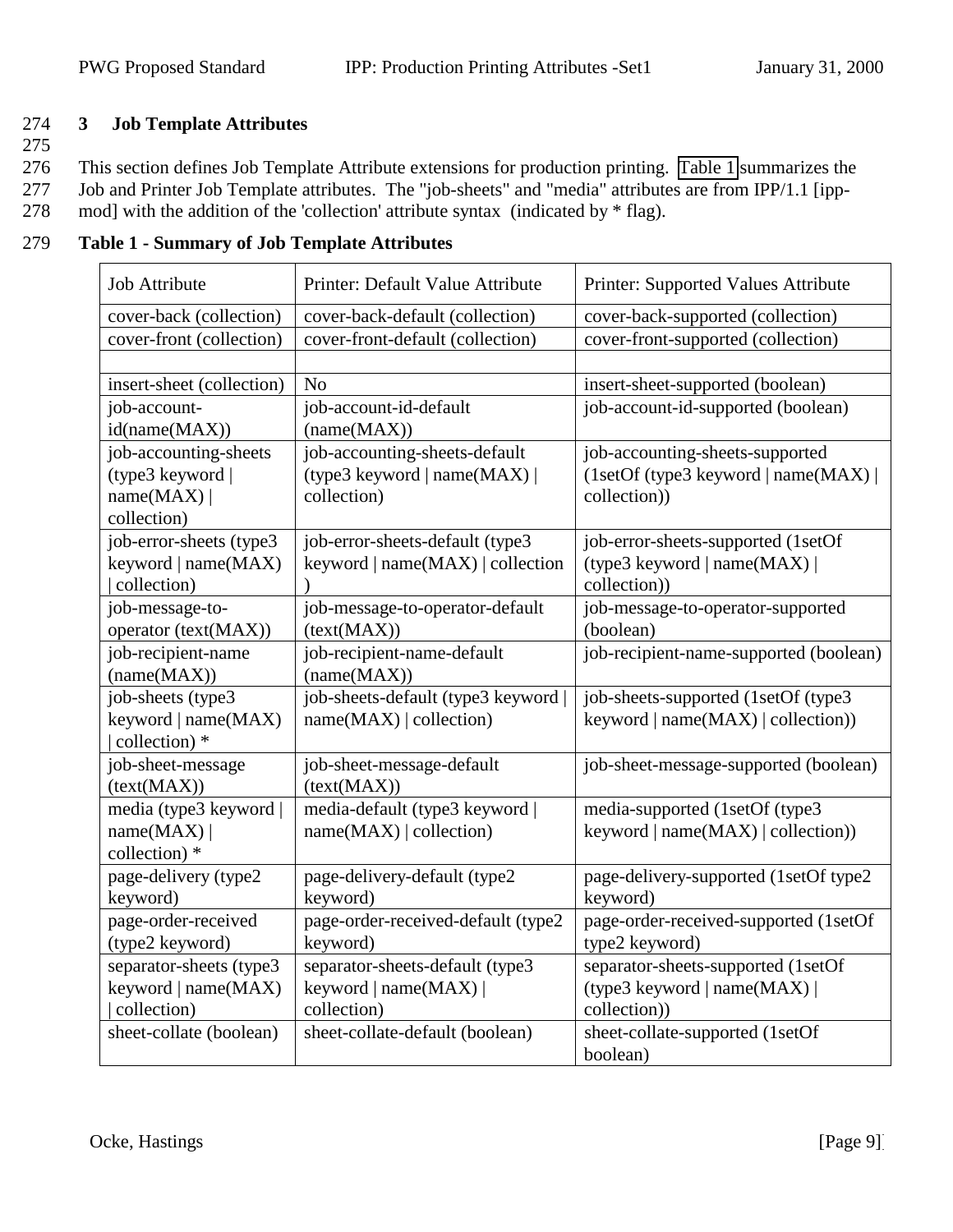<span id="page-9-0"></span>

| x-image-auto-center    | x-image-auto-center-default    | x-image-auto-center-supported |
|------------------------|--------------------------------|-------------------------------|
| (boolean)              | (boolean)                      | (boolean)                     |
| x-image-shift (integer | x-image-shift-default (integer | x-image-shift-supported       |
| (MIN:MAX)              | (MIN:MAX)                      | (rangeOfInteger (MIN:MAX))    |
| x-side1-image-shift    | x-side1-image-shift-default    | x-side1-image-shift-supported |
| (integer (MIN:MAX))    | (integer (MIN:MAX))            | (rangeOfInteger               |
|                        |                                | (MIN, MAX))                   |
| x-side2-image-shift    | x-side2-image-shift-default    | x-side2-image-shift-supported |
| (integer (MIN:MAX))    | (integer (MIN:MAX))            | (rangeOfInteger               |
|                        |                                | (MIN, MAX))                   |
| y-image-auto-center    | y-image-auto-center-default    | y-image-auto-center-supported |
| (boolean)              | (boolean)                      | (boolean)                     |
| y-image-shift (integer | y-image-shift-default (integer | y-image-shift-supported       |
| (MIN:MAX)              | (MIN:MAX)                      | (rangeOfInteger (MIN:MAX))    |
| y-side1-image-shift    | y-side1-image-shift-default    | y-side1-image-shift-supported |
| (integer (MIN: MAX))   | (integer (MIN:MAX))            | (rangeOfInteger               |
|                        |                                | (MIN, MAX))                   |
| y-side2-image-shift    | y-side2-image-shift-default    | y-side2-image-shift-supported |
| (integer (MIN:MAX))    | (integer (MIN:MAX))            | (rangeOfInteger               |
|                        |                                | (MIN, MAX))                   |

# 281

283

#### 282 **3.1 cover-front (collection) and cover-back (collection)**

 These two attributes specify how covers are to be applied to each copy of each printed document within a job. For jobs with multiple documents, the "multiple-document-handling" attribute determines what constitutes a document copy for the purposes of applying cover sheets (see the end of section [3.1.2](#page-10-0) for more details on the interaction with the "multiple-document-handling" attribute). Presence of the "cover-front" attribute indicates that a front cover is requested, and similarly, the presence of the "cover-back" attribute indicates that a back cover is requested. Each of the "cover-front" and "cover-back" attributes includes where printing should be applied on the cover (if any), and what media should be used for the cover.

291

292 Both the "cover-front" and "cover-back" attributes are defined by the following collection:

293

| Attribute name | attribute syntax                       | <u>request</u> | <b>Printer Support</b> |
|----------------|----------------------------------------|----------------|------------------------|
| media          | type3 keyword $ name(MAX) $ collection | <b>MAY</b>     | <b>MUST</b>            |
| printed-sides  | type2 keyword                          | <b>MUST</b>    | <b>MUST</b>            |

294

296

## 295 **3.1.1 media (type3 keyword | name(MAX) | collection)**

297 The "media" member attribute is used to indicate what media MUST be used for the specified cover, 298 and has the same semantics as the normal "media" attribute (see section [3.10\)](#page-18-0). If the "media" 299 attribute is omitted, then the media currently being used by the printer object SHOULD also be used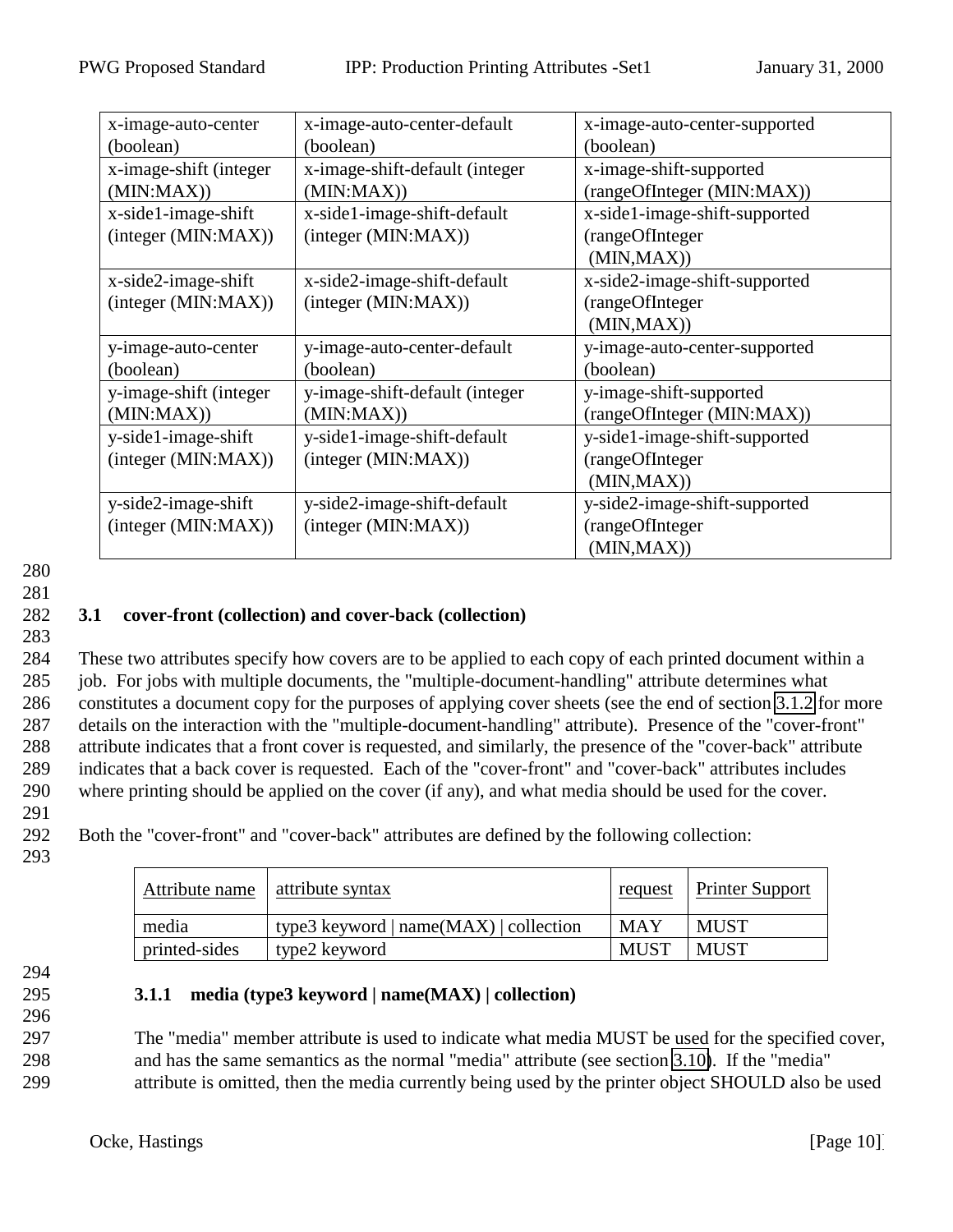<span id="page-10-0"></span>300 for the cover. 301

303

306

308

# 302 **3.1.2 printed-sides (type2 keyword)**

304 The "printed-sides" member attribute indicates which sides of the cover MUST contain print-stream 305 pages. The print-stream pages used for printing on a cover come from the document data.

307 Standard keyword values for "printed-sides" are:

| 'none'  | No printing on either side of the cover.                                                                                                                                                                                                                                                                                                                                         |
|---------|----------------------------------------------------------------------------------------------------------------------------------------------------------------------------------------------------------------------------------------------------------------------------------------------------------------------------------------------------------------------------------|
| 'front' | The front side (side one) of the cover MUST contain a print-stream page.                                                                                                                                                                                                                                                                                                         |
|         | For a front cover ("cover-front") the first print-stream page MUST be placed<br>on side one of the front cover sheet (this is the outside of the front cover).<br>The Printer MUST place the second print stream page on side one of the first<br>sheet of the output document.                                                                                                  |
|         | For back cover ("cover-back") the last print-stream page MUST be placed on<br>side one of the back cover sheet (this is the inside of the back cover). The<br>Printer MUST place the second to last print stream page on the front or back<br>side of the last sheet of the output document depending on whether there are<br>an odd or an even number of print stream pages.    |
| 'back'  | The back side (side two) of the cover MUST contain a print-stream page.                                                                                                                                                                                                                                                                                                          |
|         | For a front cover ("cover-front") the first print-stream page MUST be placed<br>on side two of the front cover sheet (this is the inside of the front cover).<br>The Printer MUST place the second print stream page on side one of the first<br>sheet of the output document.                                                                                                   |
|         | For a back cover ("cover-back") the last print-stream page MUST be placed<br>on side two of the back cover sheet (this is the outside of the back cover).<br>The Printer MUST place the second to last print stream page on the front or<br>back side of the last sheet of the output document depending on whether<br>there are an odd or an even number of print stream pages. |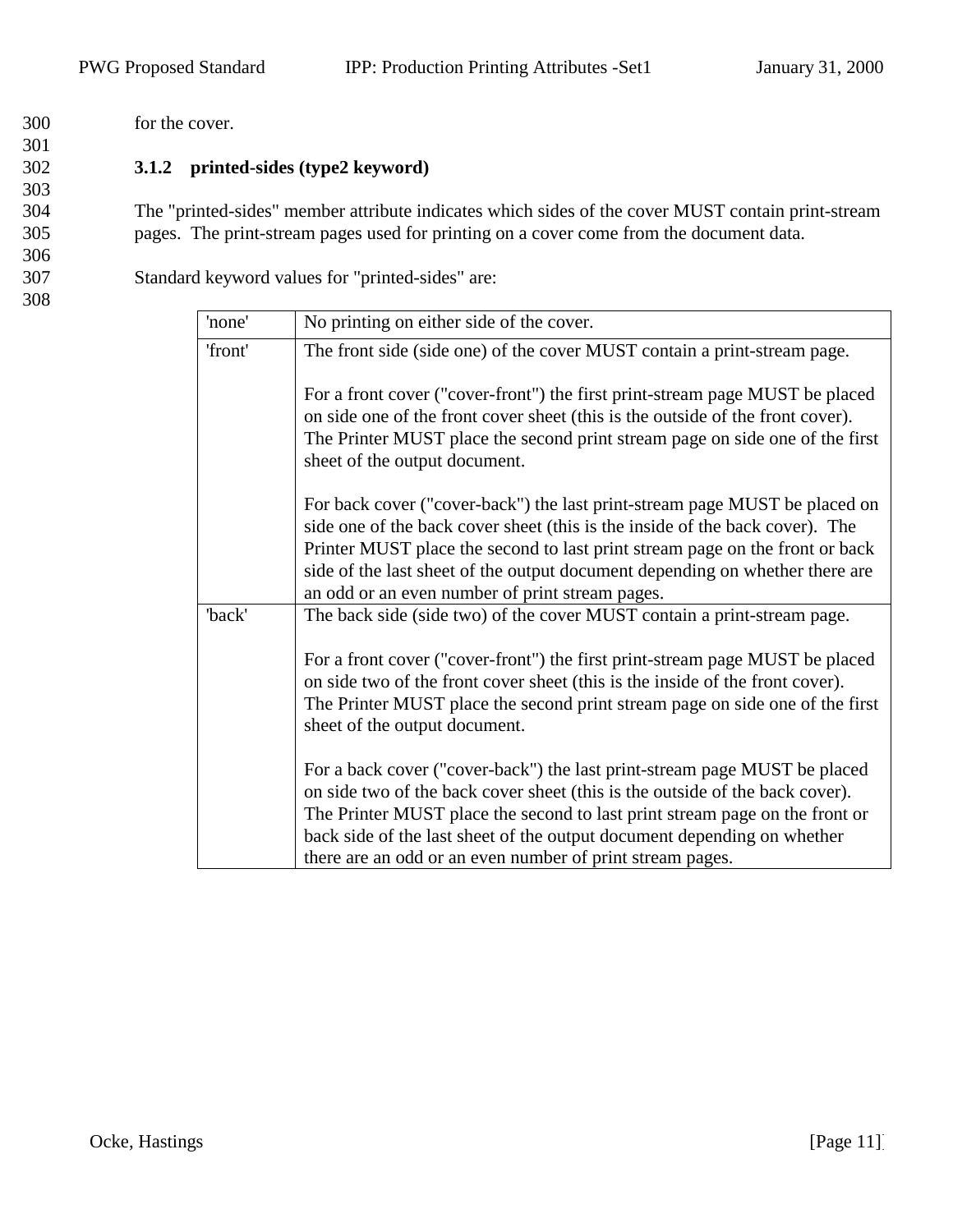<span id="page-11-0"></span>

| 'both' | Both the front and back sides of the cover MUST contain a print-stream                                                                                                                                                                                                                                                                                                 |
|--------|------------------------------------------------------------------------------------------------------------------------------------------------------------------------------------------------------------------------------------------------------------------------------------------------------------------------------------------------------------------------|
|        | page.                                                                                                                                                                                                                                                                                                                                                                  |
|        | The front cover MUST contain the first and second print-stream pages on the<br>front and back sides of the front cover sheet, respectively. The Printer<br>MUST place the third print stream page on side one of the first sheet of the<br>output document.                                                                                                            |
|        | The back cover MUST contain the second to last and last print-stream pages<br>on the front and back sides of the back cover sheet, respectively. The Printer<br>MUST place the third to last print stream page on the front or back side of<br>the last sheet of the output document depending on whether there are an odd<br>or an even number of print stream pages. |

- When printing on the back side (side two) of a cover, the value of the "sides" attribute SHOULD be used to determine which edge is the reference edge (i.e., long or short edge). In the case where the "sides" attribute is 'one-sided,' then the reference edge SHOULD be the long edge.
- NOTE: If referencing the "sides" attribute is insufficient for determining the reference edge printing on the back side of a cover, then an additional member attribute could be defined that indicates which edge to reference. However, the predominate use cases are covered without this additional member attribute.
- In cases where the document data does not contain enough print-stream pages to satisfy the "cover-front" or "cover-back" request, the behavior is implementation dependent.
- The sheets in the rendered output that represent the covers are treated like any other sheet in the document copy. For example, if the "finishings" attribute has a value of 'staple,' then the staple would bind the covers, along with all of the other sheets in the output.
- Both the "cover-front" and "cover-back" attributes are affected by the "multiple-document-handling" attribute. In the case of the 'single-document' and 'single-document-new-sheet' values, the covers MUST be applied to each copy of the composite (single) document. When the value is either 'separate-documents-collated-copies' or 'separate-documents-uncollated-copies', then the covers MUST be applied to each document copy individually.

# **3.1.3 out-of-band value 'none'**

- A client MAY use the out-of-band value 'none' for either the "cover-front" or "cover-back" attributes. If the out-of-band value 'none' is used in a create request, then the printer object MUST NOT apply the attribute to the job, including the "cover-front-default" and "cover-back-default" attributes. If a printer supports either the "cover-front" or "cover-back" attributes, it MUST also support the "out-of-band" value 'none,' including as a value for the associated default attributes, namely, "cover-front-default" and "cover-back-default."
-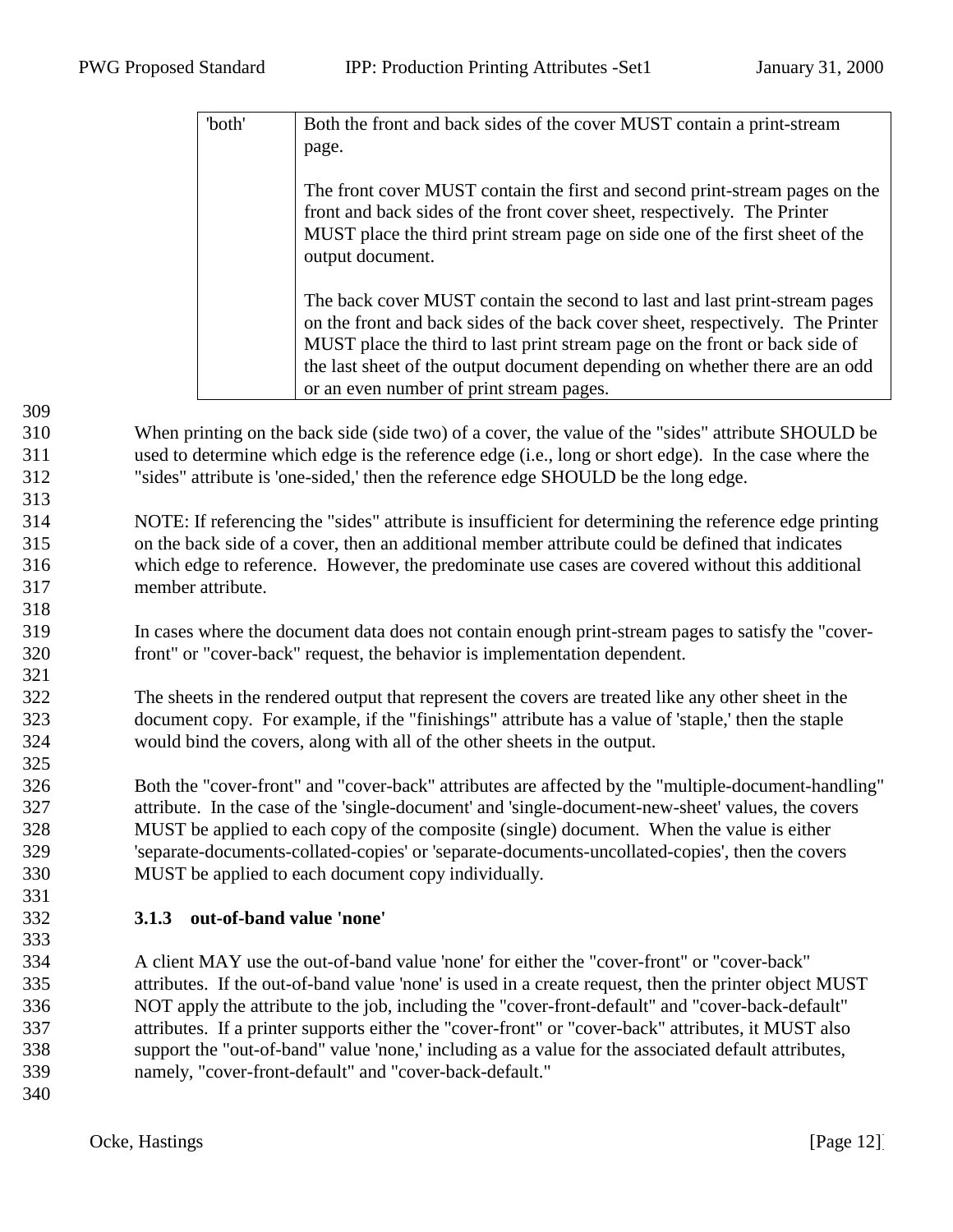#### <span id="page-12-0"></span>341 **3.1.4 cover-front-supported (collection), cover-back-supported (collection)**

342

343 The "cover-front-supported" and "cover-back-supported" attributes indicate the supported values of 344 the "printed-sides" and "media" member attributes in the following collection:

345

| Attribute                                | attribute syntax                                        | semantic                                                                                                                                                                                                                                               |
|------------------------------------------|---------------------------------------------------------|--------------------------------------------------------------------------------------------------------------------------------------------------------------------------------------------------------------------------------------------------------|
| name                                     |                                                         |                                                                                                                                                                                                                                                        |
| media                                    | 1setOf (type3)<br>keyword  <br>name(MAX)<br>collection) | The "media" member attribute indicates the media<br>that can be used for covers (see section 3.1.1). In<br>general this will be the same set of values as supplied<br>in the "media-supported" printer attribute (see section<br>$3.10.12$ ).          |
| printed-sides<br>1setOf type2<br>keyword |                                                         | This attribute indicates the supported values for the<br>"printed-sides" member attribute of the "cover-front"<br>and "cover-back" attributes.<br>The permissible values are the same as the "printed-<br>sides" member attribute (see section 3.1.2). |

346

347

#### 348 **3.2 insert-sheet (1setOf collection)**

349 This attribute specifies how sheets that are not to be imaged, are to be inserted into the sequence of media sheets that are produced for each copy of each printed document in the job. How the sheet is inserted is implementation dependent, and could be as sophisticated as insertion hardware, or as simple as using media from an existing input-tray.

354

355 The order of the values of the "insert-sheet" attribute is important. In the case where more than one value 356 refers to the same page (i.e., multiple values contain the same value for the "after-page-number" member 357 attribute), the values of "insert-sheet" are to be applied in the order that they occur.

358

 This attribute is affected by the "multiple-document-handling" attribute. For values of 'single-document' and 'single-document-new-sheet,' the sheet is inserted in the composite (single) document created by the concatenation of all the print-stream pages in all of the documents. In the case of 'separate-documents- collated-copies' and 'separate-documents-uncollated-copies,' the inserted sheets are applied to the print-stream in each document separately. The collection consists of:

364

| Attribute name    | attribute syntax                       | <u>request</u> | Printer Support |
|-------------------|----------------------------------------|----------------|-----------------|
| after-page-number | integer $(0:MAX)$                      | <b>MUST</b>    | <b>MUST</b>     |
| count             | integer $(1:MAX)$                      | <b>MAY</b>     | MAY             |
| media             | type3 keyword $ name(MAX) $ collection | <b>MUST</b>    | <b>MUST</b>     |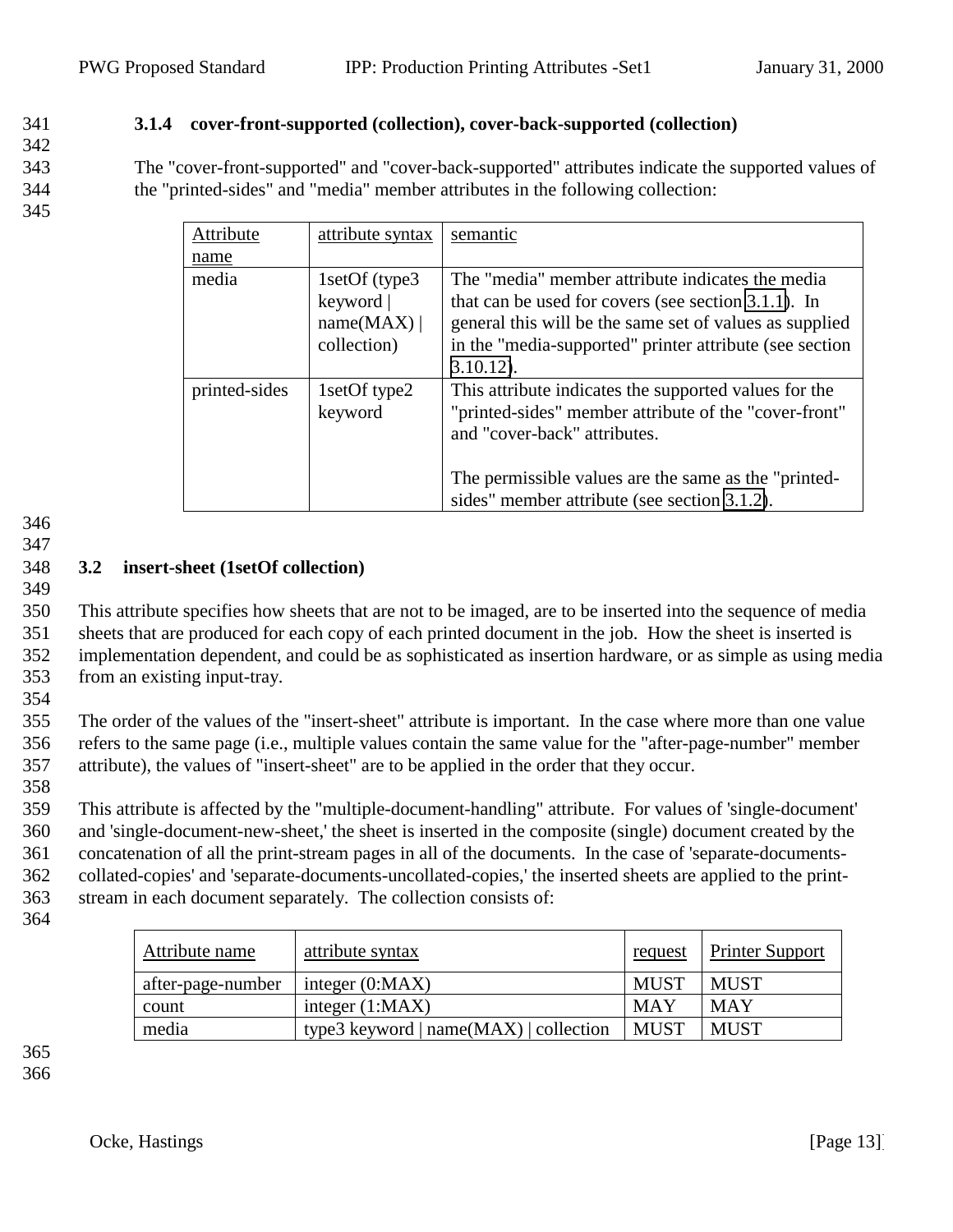<span id="page-13-0"></span>**3.2.1 after-page-number (integer(0:MAX))**

 The 'after-page-number' attribute specifies the page in the print-stream after which the sheet is to be placed. The inserted sheet(s) does not affect the number of print-stream pages. For-example, to insert a single sheet after both pages 2 and 3 of a given document, the value of "after-page-number" would be 2 and 3 respectively (not 2 and 4, as it would be if the inserted sheet affected the print- stream page count). For a complete description of the enumeration of print-stream pages see section [2.4.](#page-6-0) 

If the "after-page-number" member attribute is 0, then the sheet is inserted before the first page.

 Since the "after-page-number" attribute refers to a specific print-stream page, it is possible to specify an insertion between sides one and two, of a two sided document, or between print-stream pages that are part of a single impression if the "number-up" attribute has a value other than '1.' In this case, the error 'client-error-conflicting-attributes' MUST be returned to the client. 

 If the "after-page-number" attribute is not a valid page reference in the print-stream, then the IPP Printer should ignore the request. There is no way to validate the "after-page-number" attribute with the Validate-Job operation, since the validation cannot occur until the pages of the documents have arrived at the printer.

# **3.2.2 count (integer(1:MAX))**

 The "count" attribute indicates how many sheets to insert. If the "count" attribute is omitted, then the printer assumes a value of 1.

# **3.2.3 media (type3 keyword | name(MAX) | collection)**

 The "media" attribute is used to indicate the media to be used for the "insert-sheet." This is the standard IPP/1.0 "media" attribute, with the extensions provided for in this document (see section [3.10\)](#page-18-0).

**3.2.4 insert-sheet-default attribute is not defined**

 There is NO "insert-sheet-default" attribute. If the client does not supply the "insert-sheet" attribute, then there is no defined effect.

# **3.2.5 insert-sheet-supported (boolean)**

 The "insert-sheet-supported" attribute only indicates if the attribute is supported, and does not indicate the supported values of the member attributes. It is assumed that if the "insert-sheet" attribute is supported, then all combinations of the member attributes are supported.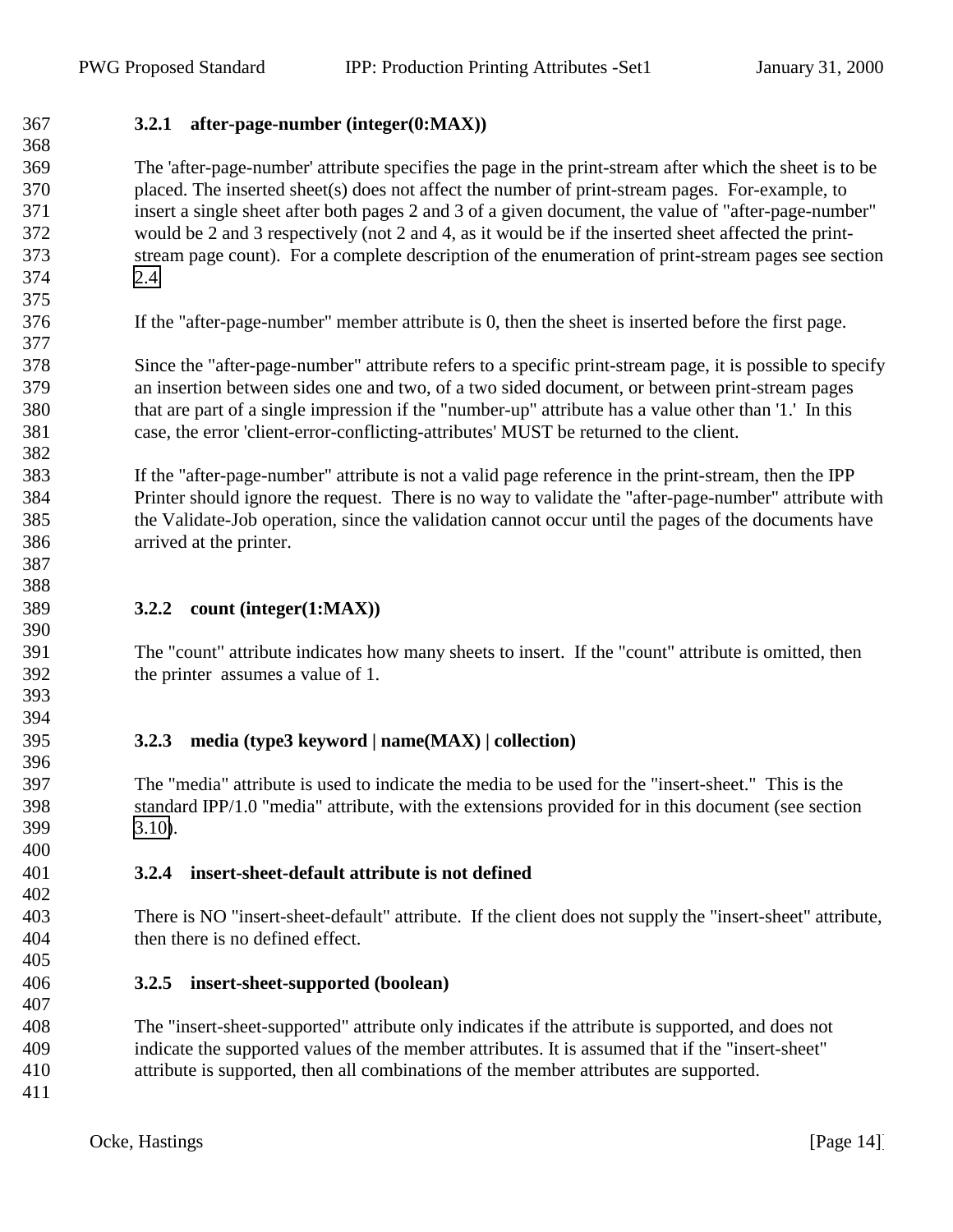#### <span id="page-14-0"></span> **3.3 job-account-id (name (MAX))**

 The "job-account-id" attribute is a character string representing the account associated with the job. The "job-account-id" attribute could be a customer name, a sequence of digits referencing an internal billing number, or even a credit card number. How the printer uses the "job-account-id" is implementation dependent.

- 
- 

# **3.3.1 out-of-band value 'none'**

 A client MAY use the out-of-band value 'none' with the "job-account-id" attribute. If the out-of- band value 'none' is used in a create request, then the printer object MUST NOT apply the attribute to the job, including the "job-account-id-default" attribute. If a printer implements the "job-account- id" attribute, it MUST also implement the "out-of-band" value 'none,' including as a value for the "job-account-id-default" attribute.

 

# **3.4 job-accounting-sheets (type3 keyword | name(MAX) | collection)**

 This attribute specifies which job accounting sheets MUST be printed with the job. Job accounting sheets typically contain information such as the value of the "job-account-id" attribute, and the number and type of media sheets used while printing the job. The exact information contained on a job accounting sheet is implementation dependent, but should always be a reflection of the account information associated with the 436 iob.

Standard keyword values for job accounting sheets are:

| 'none'     | No accounting sheets are to be printed (i.e. printing of job accounting sheets is<br>totally suppressed). |
|------------|-----------------------------------------------------------------------------------------------------------|
| 'standard' | The standard site accounting sheet MUST be printed with the job.                                          |

 The 'collection' syntax allows a client to specify media for job accounting sheets that is different than the current media being used for the print-stream page impressions. The collection consists of:

| Attribute name   attribute syntax |                                                |      | request Printer Support |
|-----------------------------------|------------------------------------------------|------|-------------------------|
| media                             | $ $ type3 keyword $ $ name(MAX) $ $ collection | MUST | MUST                    |
| sheets                            | type3 keyword $ name(MAX) $                    | MUST | <b>MUST</b>             |

- 
- 

# **3.4.1 media (type3 keyword | name(MAX) | collection)**

- The "media" member attribute is used to indicate the media that should be used for the job sheet (see section [3.10\)](#page-18-0).
	-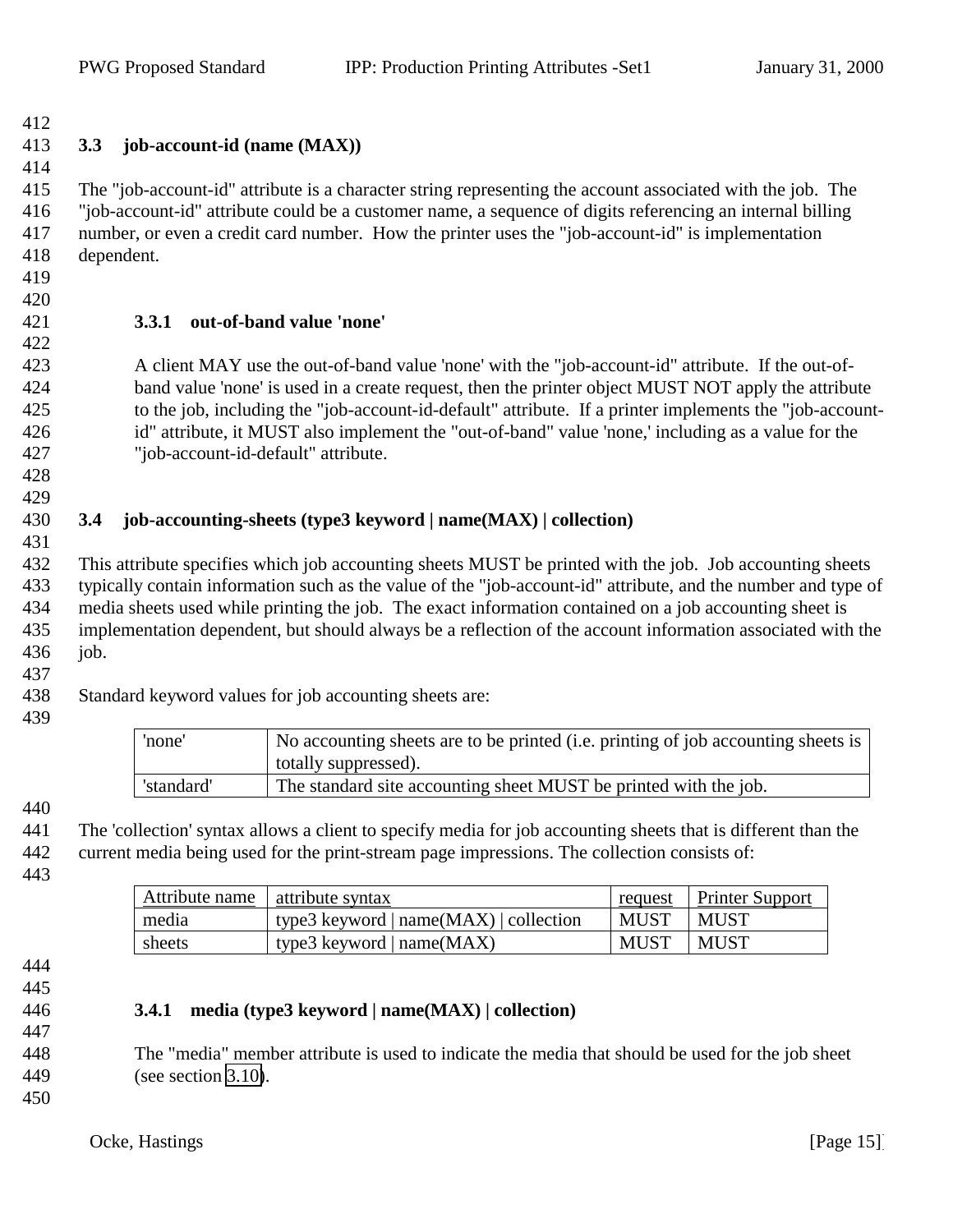<span id="page-15-0"></span>**3.4.2 sheets (type3 keyword | name(MAX))**

 The "sheets" member attribute specifies which job accounting sheets to print on the specified media. The values for this member attribute are identical to the keyword and name values for the "job-accounting-sheets" attribute itself, and convey the same semantics.

 

#### **3.5 job-error-sheets (type3 keyword | name(MAX) | collection)**

 This attribute specifies which job error sheets MUST be printed with the job. This is a printer specific sheet enumerating any known errors or warnings that occurred during processing. For example: a printer could put the text 'warning: image off page 2," on the error sheet to indicate a possible image processing defect. The printer vendor defines the content of the error sheet.

Standard keyword values for job error sheets are:

| 'none'     | No error sheets are to be printed. (i.e., printing of error sheets is totally<br>suppressed – even if errors or warnings occurred during job processing). |  |
|------------|-----------------------------------------------------------------------------------------------------------------------------------------------------------|--|
| 'standard' | The standard site or vendor defined error sheet MUST be printed with the                                                                                  |  |
|            | job if and only if errors or warning occurred.                                                                                                            |  |
| 'always'   | The standard or vendor defined error sheet MUST always be printed with                                                                                    |  |
|            | the job. (i.e. error sheets are printed even if no errors or warnings                                                                                     |  |
|            | occurred during job processing – when no errors or warnings occurred a                                                                                    |  |
|            | suitable message will be printed on the sheet to indicate this). The                                                                                      |  |
|            | 'always' value gives an explicit indication of whether or not there were                                                                                  |  |
|            | errors detected during the processing of the job.                                                                                                         |  |

 If the "job-sheets" Job Template attribute is also specified, then the printer object may choose to print any error and warning messages on that same job sheet. This use of the job sheet for error only applies if the "job-error-sheet" attribute is supplied with the 'keyword' or 'name' attribute syntax; in cases where the 'collection' attribute syntax is used, a separate error sheet MUST always be used to print errors and warnings.

 The 'collection' syntax allows a client to specify media for job error sheets that is different than the current media being used for the print-stream page impressions. The collection consists of:

| Attribute name   attribute syntax |                                        | request     | <b>Printer Support</b> |
|-----------------------------------|----------------------------------------|-------------|------------------------|
| media                             | type3 keyword $ name(MAX) $ collection | <b>MUST</b> | <b>MUST</b>            |
| sheets                            | type3 keyword $ name(MAX) $            | MUST        | MUST                   |

- 
- 

## **3.5.1 media (type3 keyword | name(MAX) | collection)**

The "media" member attribute is used to indicate the media that MUST be used for the job error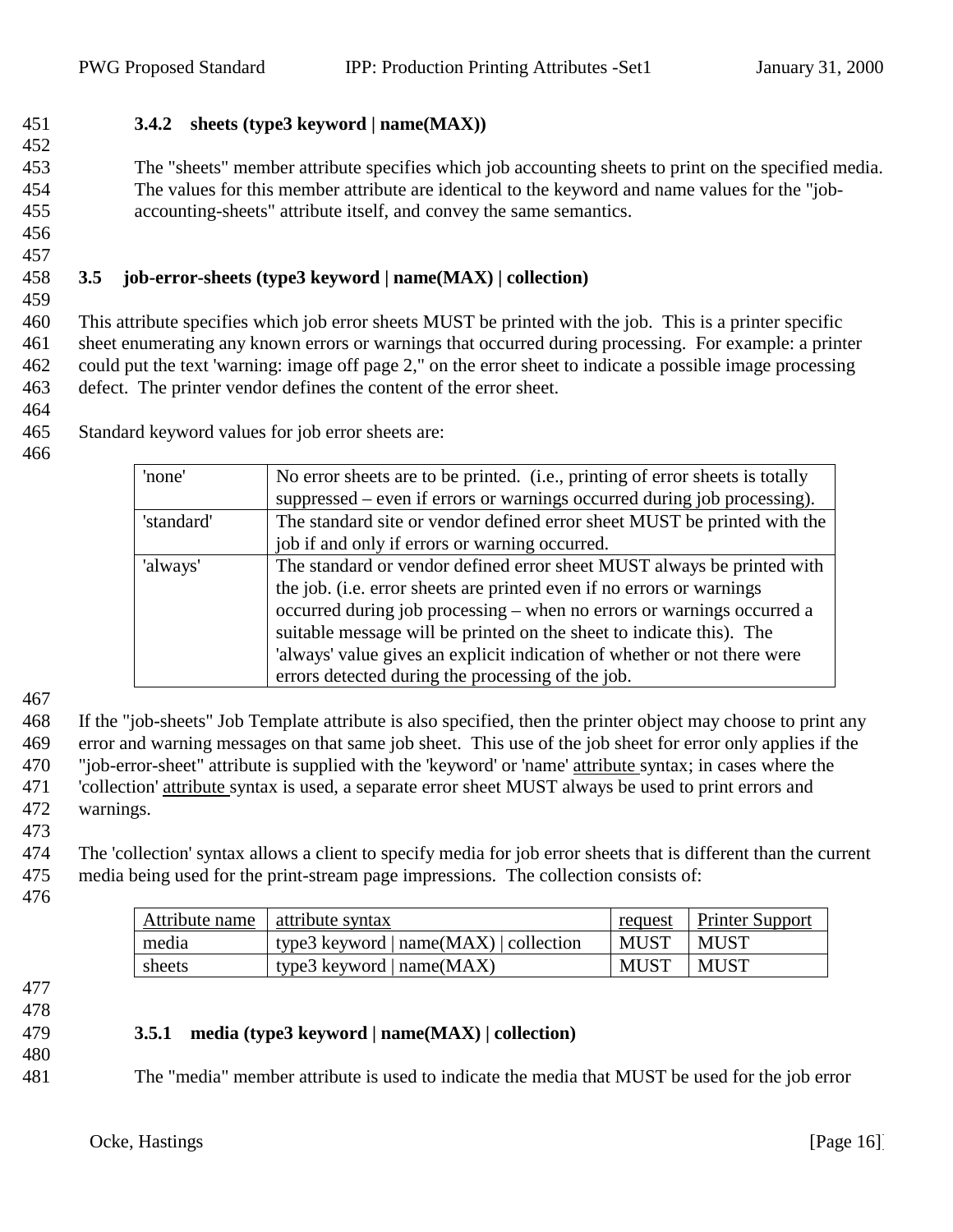<span id="page-16-0"></span>sheet (see section [3.10\)](#page-18-0).

## **3.5.2 sheets (type3 keyword | name(MAX))**

 The "sheets" member attribute specifies which job error sheets to print on the specified media. The values for this member attribute are identical to the keyword and name values for the "job-error-sheets" attribute itself, and convey the same semantics.

#### **3.5.3 job-error-sheets-default (type3 keyword | name(MAX) | collection )**

 An implementation SHOULD be configured out-of-the-box so that the "job-error-sheet-default" Printer Attribute has the value: 'standard' or 'always' rather than 'none'. Then the Administrator and End Users have to explicitly turn off error information.

 

#### **3.6 job-message-to-operator (text(MAX))**

 This attribute carries a message from the user to the operator to indicate something about the processing of the print job. The printer object MUST make this message available to the operator once the job has been successfully received and before the job is moved to the 'processing' state.

 Note: this attribute may be used in conjunction with the IPP 1.0 "job-hold-until" Job Template attribute; specifically with the 'indefinite' value. This combination allows a client to specify instructions to the operator, while simultaneously preventing the job from being processed until some operator intervention occurs. This combination is particularly useful in production printing environments, where printer configuration may be required to properly print the job.

 

#### **3.6.1 out-of-band value 'none'**

 A client MAY use the out-of-band value 'none' with the "job-message-to-operator" attribute. If the out-of-band value 'none' is used in a create request, then the printer object MUST NOT apply the attribute to the job, including the job-message-to-operator-default attribute. If a printer implements the "job-message-to-operator" attribute, it MUST also implement the "out-of-band" value 'none,' including as a value for the "job-message-to-operator-default" attribute.

 

# **3.6.2 job-message-to-operator-supported (boolean)**

 The "job-message-to-operator-supported" attribute indicates only whether or not the attribute is supported.

 

## **3.7 job-recipient-name (name(MAX))**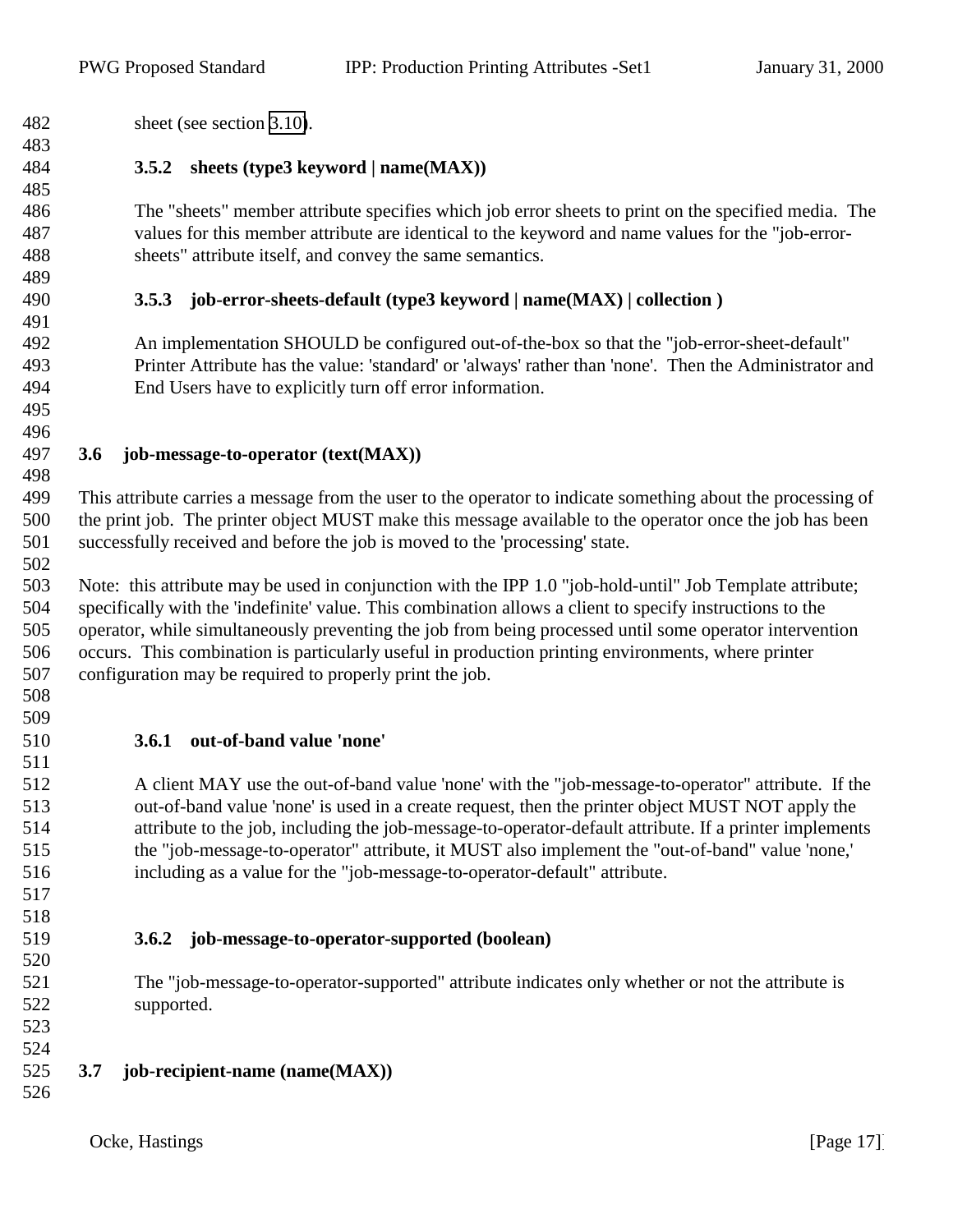<span id="page-17-0"></span> This attribute contains the name of the person that is to receive the output of the job. The value of the "job- recipient-name" attribute is commonly printed on job sheets printed with the job. An example of another use of the "job-recipient-name" attribute is if the printer accesses a database to get job delivery instructions for the recipient of a job.

- If the client omits this attribute in a create request, the printer MAY use the "job-recipient-name-default" attribute value, unless it has not been configured by the administrator (i.e., it is not present, or has the "out-of-band" value 'no-value'), or MAY use the "authenticated user" name (see [IPP-MOD] section 8.3).
- 

## **3.7.1 out-of-band value 'none'**

 A client MAY use the out-of-band value 'none' with the "job-recipient-name" attribute. If the out- of-band value 'none' is used in a create request, then the printer object MUST NOT apply the attribute to the job, including the "job-recipient-name-default" attribute. If a printer implements the "job-recipient-name" attribute, then it MUST also implement the "out-of-band" value 'none,' including as a value for the "job-recipient-name-default" attribute.

 

## **3.7.2 job-recipient-name-supported (boolean)**

 The "job-recipient-name-supported" attribute indicates only whether or not the attribute is supported.

 

#### **3.8 job-sheets (type3 keyword | name(MAX) | collection) - extension to IPP/1.1 "job-sheets"**

 This attribute is an extension to the IPP/1.1 [ipp-mod] "job-sheets" attribute. The two differences are that the 'collection' attribute syntax defined in this description is added as an OPTIONAL choice for the "job-sheets" attribute, and that the following additional values are defined for the "job-sheets" attribute.

The additional standard keyword values for the "job-sheets" attribute are:

| ob-start-sheet  | A job sheet MUST be printed to indicate the start of the job.   |
|-----------------|-----------------------------------------------------------------|
| job-end-sheet   | A job sheet MUST be printed to indicate the end of the job.     |
| job-wrap-sheets | Job sheets MUST be printed to indicate the start and end of all |
|                 | the output associated with the job.                             |

 The 'collection' attribute syntax stems from the need to specify media for job sheets that is different than the current media being used for the print stream images. An example of where this is useful is for separator sheets, which may allow easier distinction of document copies. The collection consists of:

| Attribute name   attribute syntax |                                            | request     | <b>Printer Support</b> |
|-----------------------------------|--------------------------------------------|-------------|------------------------|
| media                             | type3 keyword   name( $MAX$ )   collection | <b>MUST</b> | <b>MUST</b>            |
| sheets                            | type3 keyword $ name(MAX) $                | <b>MUST</b> | <b>MUST</b>            |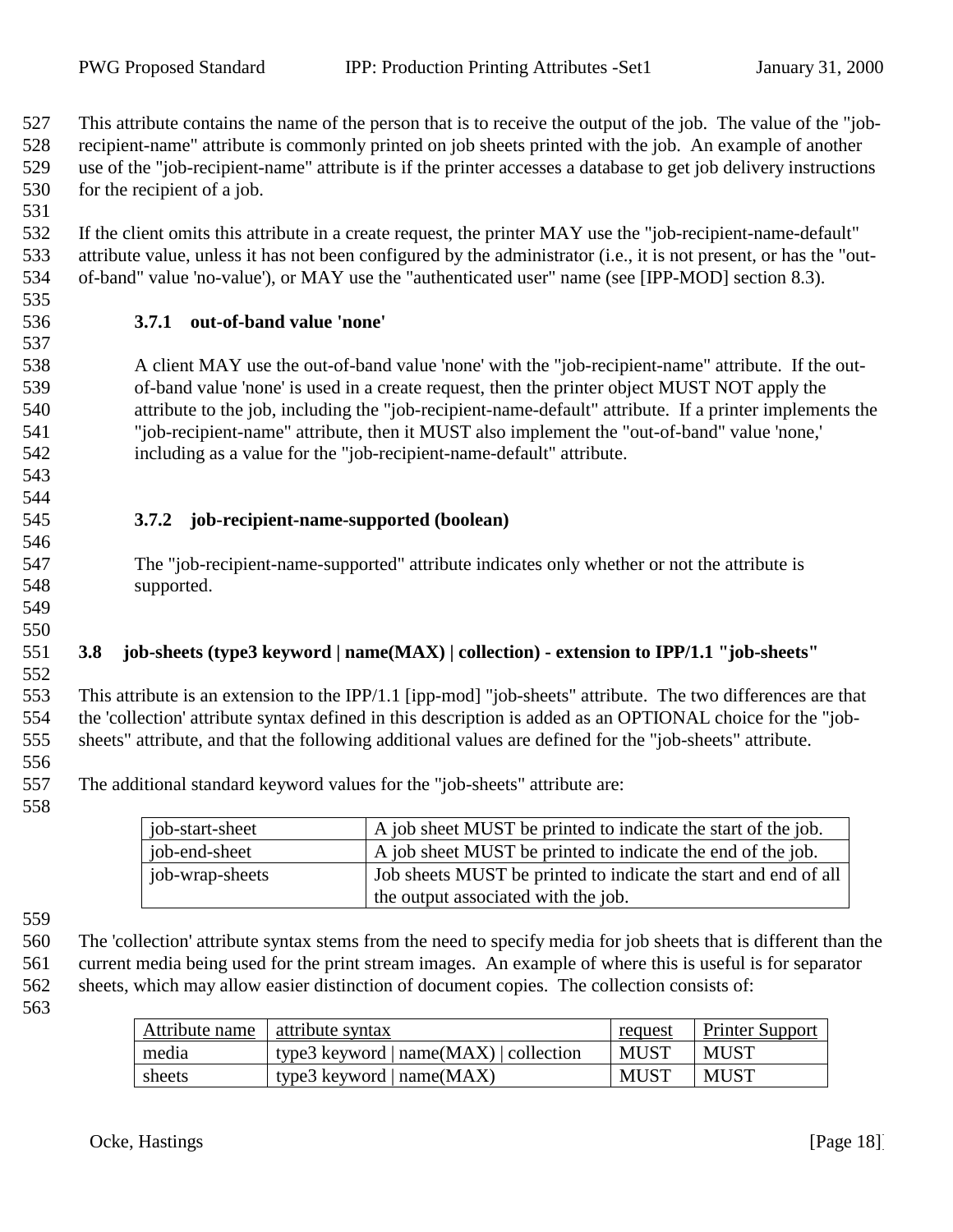<span id="page-18-0"></span> 

- 
- 

# **3.8.1 media (type3 keyword | name(MAX) | collection)**

 The 'media' attribute is used to indicate the media that should be used for the job sheet (see section 3.10).

## **3.8.2 sheets (type3 keyword | name(MAX))**

 The "sheets" member attribute specifies which job sheet to print on the specified media. The values for this member attribute are identical to the keyword and name values for the "job-sheets" attribute itself, and convey the same semantics.

# **3.9 job-sheet-message(text(MAX))**

 This attribute is used to convey a message that is delivered with the job, and may be printer on a job sheet (e.g., the 'standard' job sheet). The message may contain any type of information, but typically includes either instructions for offline processing (e.g., finishing), or a message for the job recipient.

## **3.9.1 out-of-band value 'none'**

 A client MAY use the out-of-band value 'none' with the "job-delivery-message" attribute. If the out- of-band value 'none' is used in a create request, then the printer object MUST NOT apply the attribute to the job, including the "job-delivery-message-default" attribute. If a printer implements the "job-delivery-message" attribute, then is MUST also implement the "out-of-band" value none, including as a value for the "job-delivery-message-default" attribute.

 

**3.9.2 job-sheet-message-supported (boolean)**

 The "job-delivery-message-supported" attribute indicates only whether or not the attribute is supported.

 

# **3.10 media (type3 keyword | name (MAX) | collection) - extension to IPP/1.1 "media"**

 This attribute is an extension to the IPP/1.1 [ipp-mod] "media" attribute. The 'collection' attribute syntax is added as an OPTIONAL choice for the "media" attribute and is used to enable a client end user to submit a list of media attributes to the printer as a way to more completely specify the characteristics of the media for the printer. The 'collection' attribute syntax is:

| Attribute name | attribute syntax             | request    | <b>Printer Support</b> |
|----------------|------------------------------|------------|------------------------|
| media-name     | type3 keyword   name $(MAX)$ | <b>MAY</b> | <b>MAY</b>             |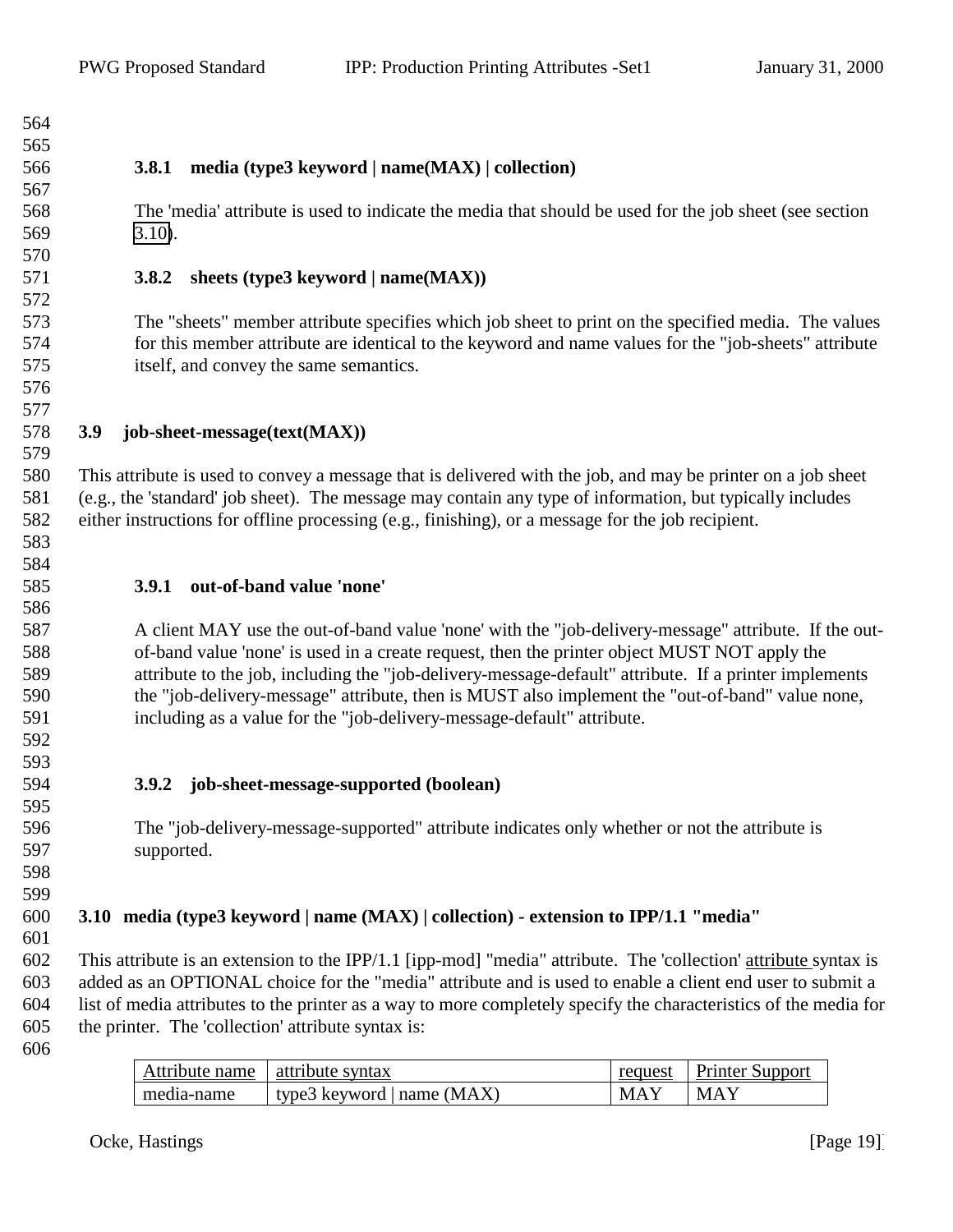<span id="page-19-0"></span>

| color         | type3 keyword   name $(MAX)$             | <b>MAY</b> | <b>MAY</b>  |
|---------------|------------------------------------------|------------|-------------|
| opacity       | type3 keyword                            | <b>MAY</b> | <b>MAY</b>  |
| pre-printed   | boolean                                  | <b>MAY</b> | <b>MAY</b>  |
| tabs          | type3 keyword                            | <b>MAY</b> | <b>MAY</b>  |
| hole-count    | integer                                  | <b>MAY</b> | <b>MAY</b>  |
| order-count   | integer                                  | <b>MAY</b> | <b>MAY</b>  |
| size          | type3 keyword   $name(MAX)$   collection | <b>MAY</b> | <b>MUST</b> |
| weight        | integer                                  | <b>MAY</b> | <b>MAY</b>  |
| weight-units  | type3 keyword                            | <b>MAY</b> | <b>MAY</b>  |
| back-coating  | type3 keyword   name(MAX)                | <b>MAY</b> | <b>MAY</b>  |
| front-coating | type3 keyword   $name(MAX)$              | <b>MAY</b> | <b>MAY</b>  |

 When media is specified by characteristic using the 'collection' attribute syntax, the printer object MUST match the requested media exactly. The "media" collection member attributes definitions are:

 

#### **3.10.1 media-name (type3 keyword | name(MAX))**

- The "media-name" member attribute is used to specify a media name, similar to the standard IPP/1.0 'keyword | name' attribute syntaxes of the media attribute. The difference is that the "media-name" member attribute is treated as just another characteristic of the media that the printer must match to select the correct media.
- For-example, if the "media-name" member attribute is "iso-a4" and the "hole-count" member attribute is 3, then the requested media is "three hole punched A4." Since many of the standard keyword values are under specified, this allows for further refinement of the specification of the desired media.
- The standard type3 keyword values for media-name are the same as those defined for the "media" attribute in IPP/1.1. Typical values include "iso-a4-white", "na-letter-colored" and so forth.
- The 'name' attribute syntax for "media-name" is used to enable a client to submit a site-defined name as a reference for a specific media. This attribute syntax can be used to enable a System Administrator to extend the list of IPP media names. Examples might include "1040 Tax Form", "Acme Letter Head", "Hammermill", and "U.S. Government 3R712".
- Note: some printers may require that media with different characteristics be allowed to have the same name. If a printer does allow the ambiguous case of different media with the same name, then it is implementation dependent how the resolution to a single media occurs.
- **3.10.2 color (type3 keyword | name (MAX))**
- The "color" attribute indicates the desired color of the media being specified.
-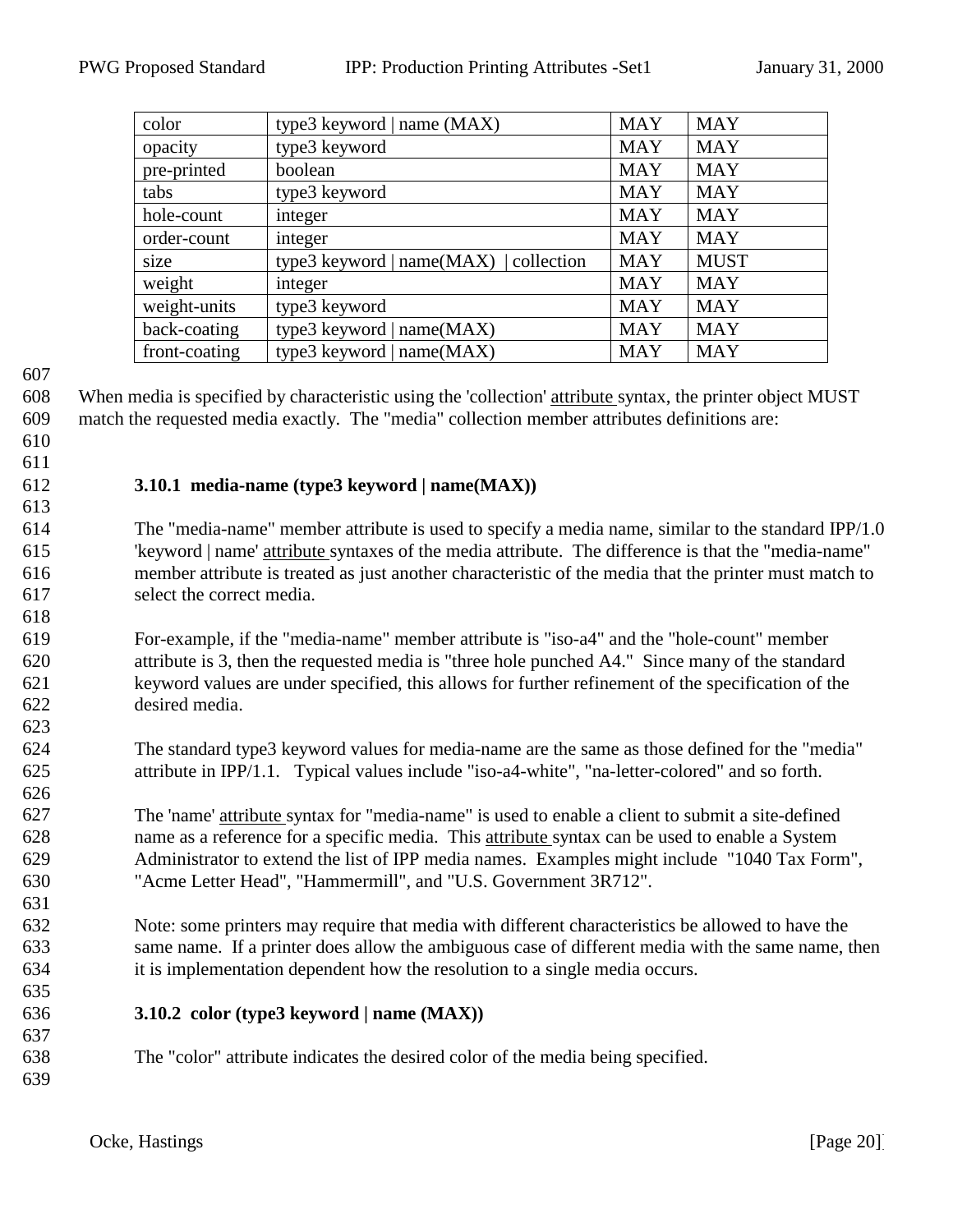<span id="page-20-0"></span>

| 640<br>641 | Standard keyword values for "color" are:                                                             |  |  |
|------------|------------------------------------------------------------------------------------------------------|--|--|
|            | 'clear'<br>The specified media should have no color.                                                 |  |  |
|            | 'white'<br>The specified media should be white.                                                      |  |  |
|            | 'pink'<br>The specified media should be pink.                                                        |  |  |
|            | 'yellow'<br>The specified media should be yellow.                                                    |  |  |
|            | 'blue'<br>The specified media should be blue.                                                        |  |  |
|            | The specified media should be green.<br>'green'                                                      |  |  |
|            | 'buff'<br>The specified media should be buff.                                                        |  |  |
|            | 'goldenrod'<br>The specified media should be goldenrod.                                              |  |  |
|            | 'red'<br>The specified media should be red.                                                          |  |  |
| 642        |                                                                                                      |  |  |
| 643        | Note: The standard keyword values for the "color" attribute are derived primarily from the Printer   |  |  |
| 644        | MIB [RFC1759] prtInputMediaColor standard values with the addition of 'red' and 'blue and 'clear'    |  |  |
| 645        | (instead of 'transparent' - see section 3.10.3).                                                     |  |  |
| 646        |                                                                                                      |  |  |
| 647        | Custom paper colors can be specified using the 'name' (MAX) attribute syntax of the color attribute. |  |  |
| 648        |                                                                                                      |  |  |
| 649        |                                                                                                      |  |  |
| 650        | 3.10.3 opacity (type3 keyword)                                                                       |  |  |
| 651        |                                                                                                      |  |  |
| 652        | The "opacity" attribute indicates the desired opaqueness of the media being specified.               |  |  |
| 653        |                                                                                                      |  |  |
| 654        | Standard keyword values for "opacity" are:                                                           |  |  |
| 655        |                                                                                                      |  |  |
|            | 'opaque'<br>The specified media should be opaque.                                                    |  |  |
|            | 'transparent'<br>The specified media should be transparent.                                          |  |  |
| 656        |                                                                                                      |  |  |
| 657        |                                                                                                      |  |  |
| 658        | 3.10.4 pre-printed (boolean)                                                                         |  |  |
| 659        |                                                                                                      |  |  |
| 660        | The "pre-printed" attribute indicates that the desired media is already imaged. Examples of pre-     |  |  |
| 661        | printed media include forms and company letterhead. If the value is 'false', the Printer MAY use an  |  |  |
| 662        | electronic representation of a form, if the medium has some imaged information already associated    |  |  |
| 663        | with it.                                                                                             |  |  |
| 664        |                                                                                                      |  |  |
| 665        |                                                                                                      |  |  |
| 666        | 3.10.5 tabs (type3 keyword)                                                                          |  |  |
| 667        |                                                                                                      |  |  |
| 668        | The "tabs" member attribute indicates that the desired media should have tabs.                       |  |  |
| 669        |                                                                                                      |  |  |
| 670        | Standard keyword values for "tabs" are:                                                              |  |  |
| 671        |                                                                                                      |  |  |
|            | 'none'<br>There are no tabs on the desired media                                                     |  |  |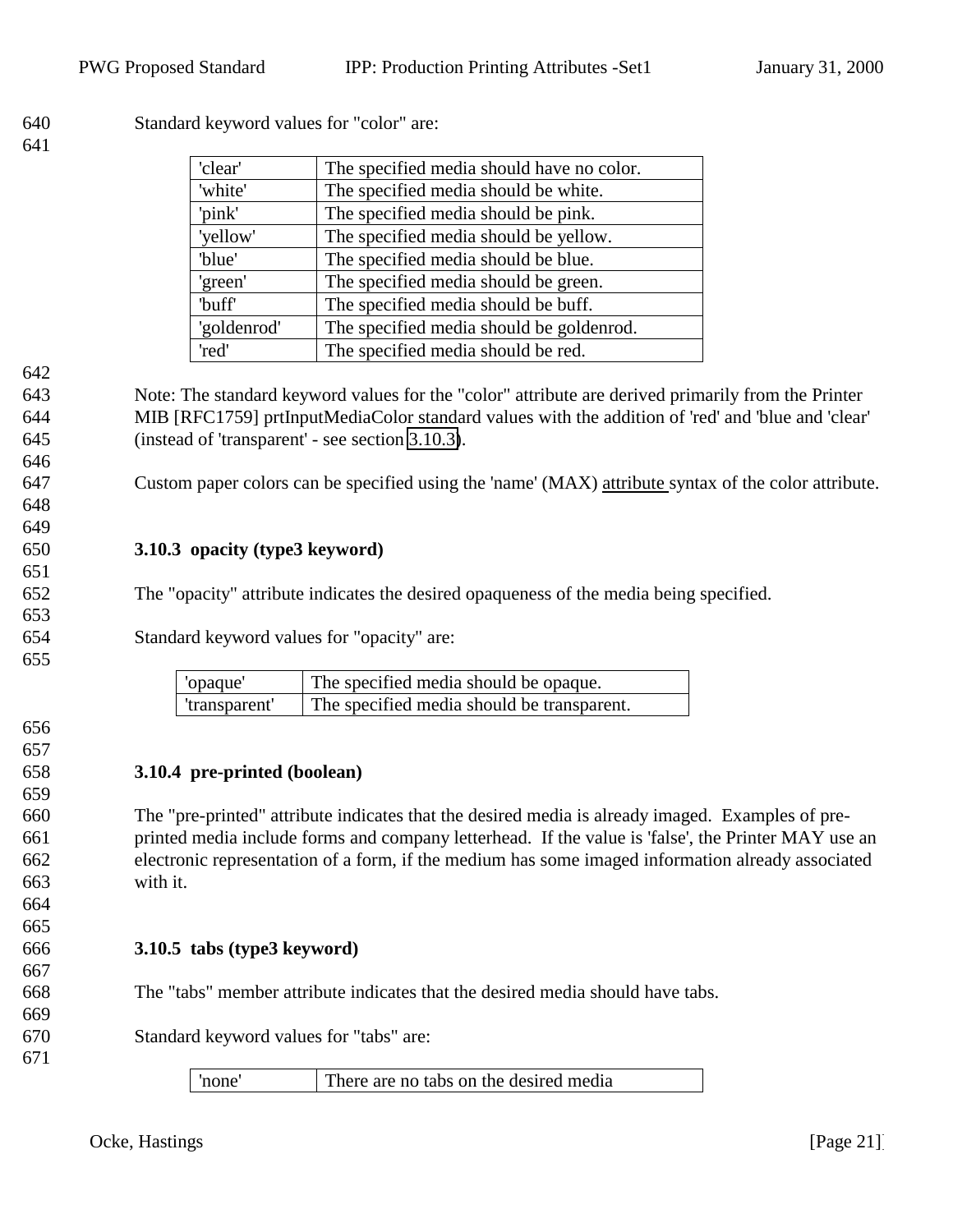| 'pre-cut'  | The desired media has tabs, each of which  |  |
|------------|--------------------------------------------|--|
|            | extends only partially along a given edge. |  |
| 'full-cut' | The desired media has tabs which along the |  |
|            | entire length of a given edge.             |  |

 The "tabs" member attribute does not imply that media is ordered in any way. Ordered media is specified only using the "order-count" member attribute (see section 3.10.7). If the tabbed media is ordered, then the order MUST be indicated using the "order-count" member attribute.

#### **3.10.6 hole-count (integer (0:MAX))**

 The "hole-count" attribute indicates the number of pre-drilled holes in the desired media. A value of 0 (zero) indicates that no holes should be present in the media.

#### **3.10.7 order-count (integer (1:MAX))**

 The "order-count" attribute indicates the number of sheets, within an ordered sequence of sheets; after which the sequence begins to repeat. For-example, third cut tab stock has an order count of 3 (this is also sometimes called the modulus of the ordered media).

If the "order-count" is 1, then the media is not ordered.

The "size" collection member attributes are:

#### **3.10.8 size (type3 keyword | name(MAX) | collection)**

 The "size" member attribute can either be a named media size, or a collection that explicitly specifies the media dimensions. The standard keywords for named media sizes are defined in section 15 (Appendix C) of the IPP Model and Semantics document. Only keyword and name values that specify size alone SHOULD be used with the "size" member attribute. Customized names that represent media sizes can be created using the 'name' attribute syntax.

 Implementers Note: The "media-name" member attribute and the "size" member attribute can both implicitly specify media size. The resolution of such a conflict is implementation dependent; however, clients/users SHOULD NOT request media that have such a conflict.

> Attribute name attribute syntax request request Printer Support  $x$ -dimension  $|$  integer (0:MAX)  $\vert$  MUST  $\vert$  MUST  $\vert$  MUST y-dimension integer (0:MAX) MUST MUST

 

<span id="page-21-0"></span>

- 3.10.8.1 x-dimension (integer(0:MAX))
- Indicates the size of the media in hundredths of a millimeter along the bottom edge of the 709 media. See section [2.3](#page-6-0) regarding the coordinate system. This is equivalent to  $1/2540<sup>th</sup>$  of an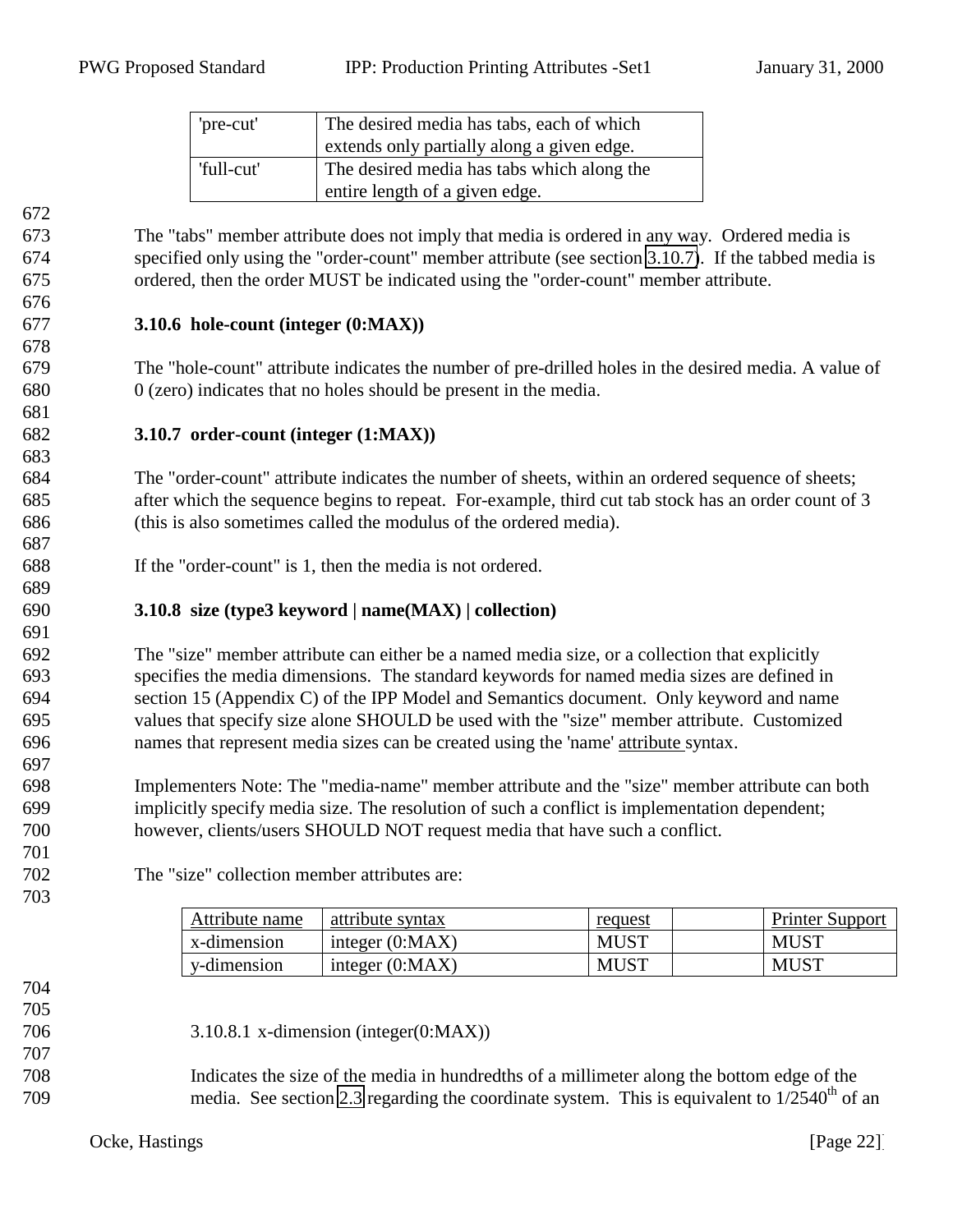<span id="page-22-0"></span>

| 710 | inch resolution.                                                                                     |                                                                                                   |  |
|-----|------------------------------------------------------------------------------------------------------|---------------------------------------------------------------------------------------------------|--|
| 711 |                                                                                                      |                                                                                                   |  |
| 712 | 3.10.8.2 y-dimension (integer(0:MAX))                                                                |                                                                                                   |  |
| 713 |                                                                                                      |                                                                                                   |  |
| 714 |                                                                                                      | Indicates the size of the media in hundredths of a millimeter along the bottom edge of the        |  |
| 715 |                                                                                                      | media. See section 2.3 regarding the coordinate system. This is equivalent to $1/2540^{th}$ of an |  |
| 716 | inch resolution.                                                                                     |                                                                                                   |  |
| 717 |                                                                                                      |                                                                                                   |  |
| 718 |                                                                                                      |                                                                                                   |  |
| 719 | 3.10.9 weight $(integer(0:MAX))$                                                                     |                                                                                                   |  |
| 720 |                                                                                                      |                                                                                                   |  |
| 721 |                                                                                                      | The "weight" attribute indicates the weight of the desired media rounded to the nearest whole     |  |
| 722 |                                                                                                      | number. The units of measure for the "weight" attribute are specified using the "weight-units"    |  |
| 723 | member attribute.                                                                                    |                                                                                                   |  |
| 724 |                                                                                                      |                                                                                                   |  |
| 725 | The "weight" member attribute is an optional. However, if the client supplies the "weight" member    |                                                                                                   |  |
| 726 | attribute, then the client MUST also supply the "weight-units" member. If a client supplies the      |                                                                                                   |  |
| 727 | "weight" attribute without also supplying the "weight-units" member attribute, then the printer      |                                                                                                   |  |
| 728 | MUST reject the job and return the "client-error-bad-request" status code. Similarly, if the Printer |                                                                                                   |  |
| 729 | supports the "weight" member attribute, it MUST also support the "weight-units" member attribute.    |                                                                                                   |  |
| 730 |                                                                                                      |                                                                                                   |  |
| 731 | 3.10.10<br>weight-units (type3 keyword)                                                              |                                                                                                   |  |
| 732 |                                                                                                      |                                                                                                   |  |
| 733 |                                                                                                      | The "weight-units" attribute indicates the units of measure used for the "weight" attribute.      |  |
| 734 |                                                                                                      |                                                                                                   |  |
| 735 | Standard keyword values for "weight-units" are:                                                      |                                                                                                   |  |
| 736 |                                                                                                      |                                                                                                   |  |
|     | 'pounds'                                                                                             | Can be used to describe media using the conventional                                              |  |
|     |                                                                                                      | practices, e.g. "20 pound", "24 pound", "60 pound", etc.                                          |  |

## **3.10.11 front-coating (type3 keyword | name(MAX)) and back-coating (type3 keyword | name(MAX))**

'grams-per-meter-squared' Can be used to specify the exact weight per unit area, e.g. "75 gm/m2", etc.

 The "front-coating" and "back-coating" member attributes indicate what pre-process coating has been applied to the front and back of the desired media, respectively.

Standard keyword values for "front-coating" and "back-coating" are:

| 'any'        | Indicates that the media MUST be coated, but the specific coating |  |
|--------------|-------------------------------------------------------------------|--|
|              | type is not important.                                            |  |
| 'glossy'     | Indicates that the media MUST have a "glossy" coating.            |  |
| 'high-gloss' | Indicates that the media MUST have a "high-gloss" coating.        |  |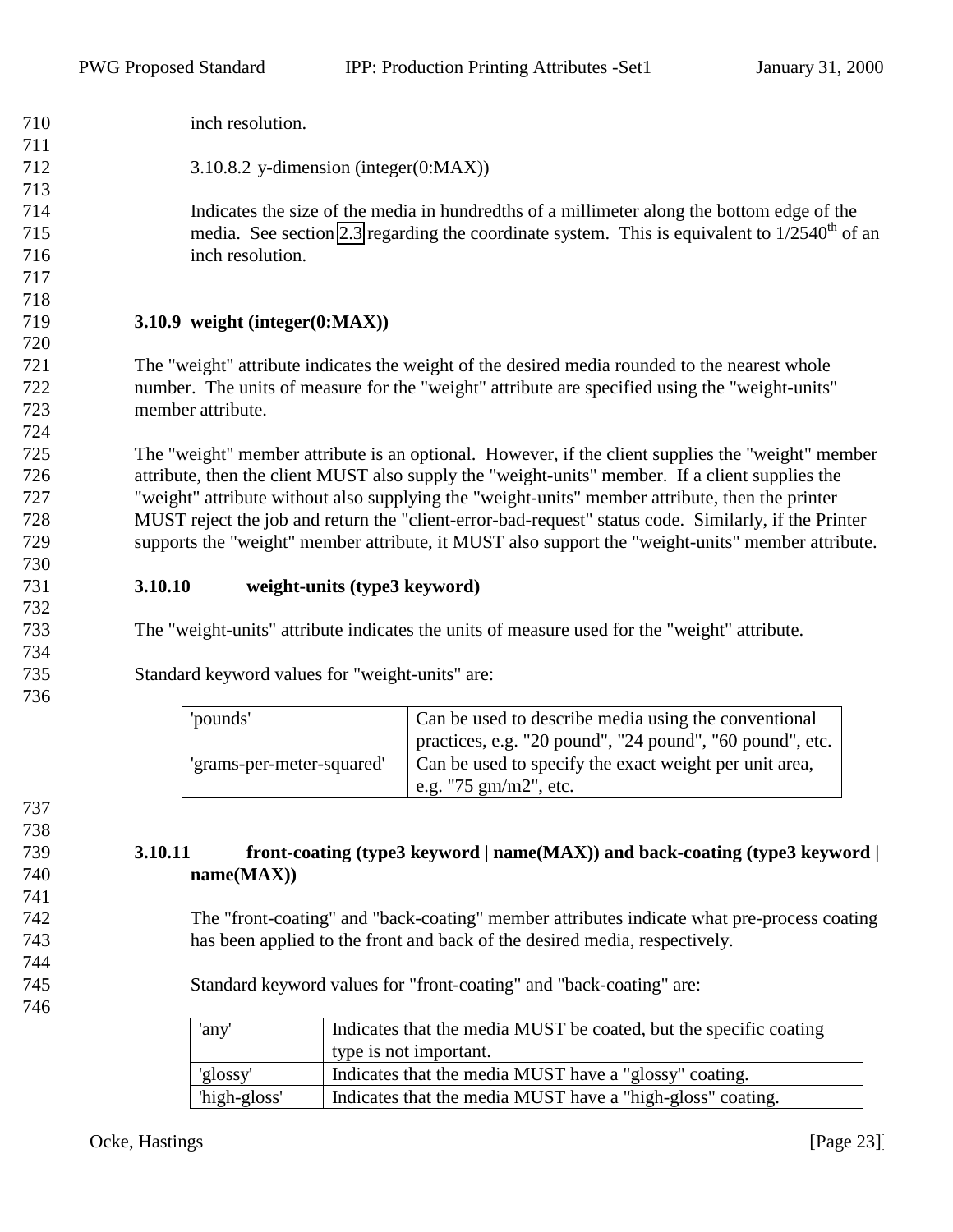<span id="page-23-0"></span>

| 'semi-gloss' | Indicates that the media MUST have a "semi-gloss" coating. |
|--------------|------------------------------------------------------------|
| 'satin'      | Indicates that the media MUST have a "satin" coating.      |
| 'matte'      | Indicates that the media MUST have a "matte" coating.      |

#### 749 **3.10.12 media-supported (1setOf (type3 keyword | name(MAX) | collection))**

751 When the 'collection' attribute syntax of the "media" attribute is supported, then the "media-752 supported" attribute MUST have an attribute syntax of '1setOf type3 keyword | name(MAX) | 753 collection'.

754 756

755 The collection value has the following form:

| Attribute name | attribute syntax                                |
|----------------|-------------------------------------------------|
| media-name     | boolean                                         |
| color          | 1setOf (type3 keyword   name (MAX))             |
| opacity        | 1setOf type3 keyword                            |
| pre-printed    | boolean                                         |
| tabs           | 1setOf type3 keyword                            |
| hole-count     | 1setOf rangeOfInteger(0:MAX)                    |
| order-count    | 1setOf rangeOfInteger(1:MAX)                    |
| size           | 1setOf (type3 keyword   name(MAX)   collection) |
| weight         | 1setOf rangeOfInteger(0:MAX)                    |
| weight-units   | 1setOf type3 keyword                            |
| front-coating  | 1setOf (type3 keyword   name(MAX))              |
| back-coating   | 1setOf (type3 keyword   name(MAX))              |

757

762

771

 ISSUE 02 - Some of the attribute syntaxes of the "media-supported" member attributes are not the 759 same as the "media" member attributes since they represent what the Printer supports, not what the client is supplying. Should the member attributes of the "media-supported" collection be "xxx-**Supported"**, instead of "xxx" member attributes?

 Alternatively, it would be considerably simpler if the "media-supported" remained simply a '1setOf (type3 keyword | name(MAX)) and there were separate Printer Description attributes for each member attribute. For example, separate Printer Description attributes: "color-supported", "opacity-766 supported", etc. But their names need to have something about "media" in them, say: "media-color-767 supported", "media-opacity-supported", etc. If so, should the original names of the member attributes also have a prefix of "media-color" and "media-opacity", so that the usual simple IPP rule is take the "xxx" that the client supplies as a Job Template (member) attribute and add "-supported" 770 to get the corresponding "xxx-supported" Printer attribute?

772 The individual member attributes of the "media-supported" collection attribute are the individual 773 supported values of each member attribute. The collection does not provide any constraint 774 information on the support of combinations of the member attributes.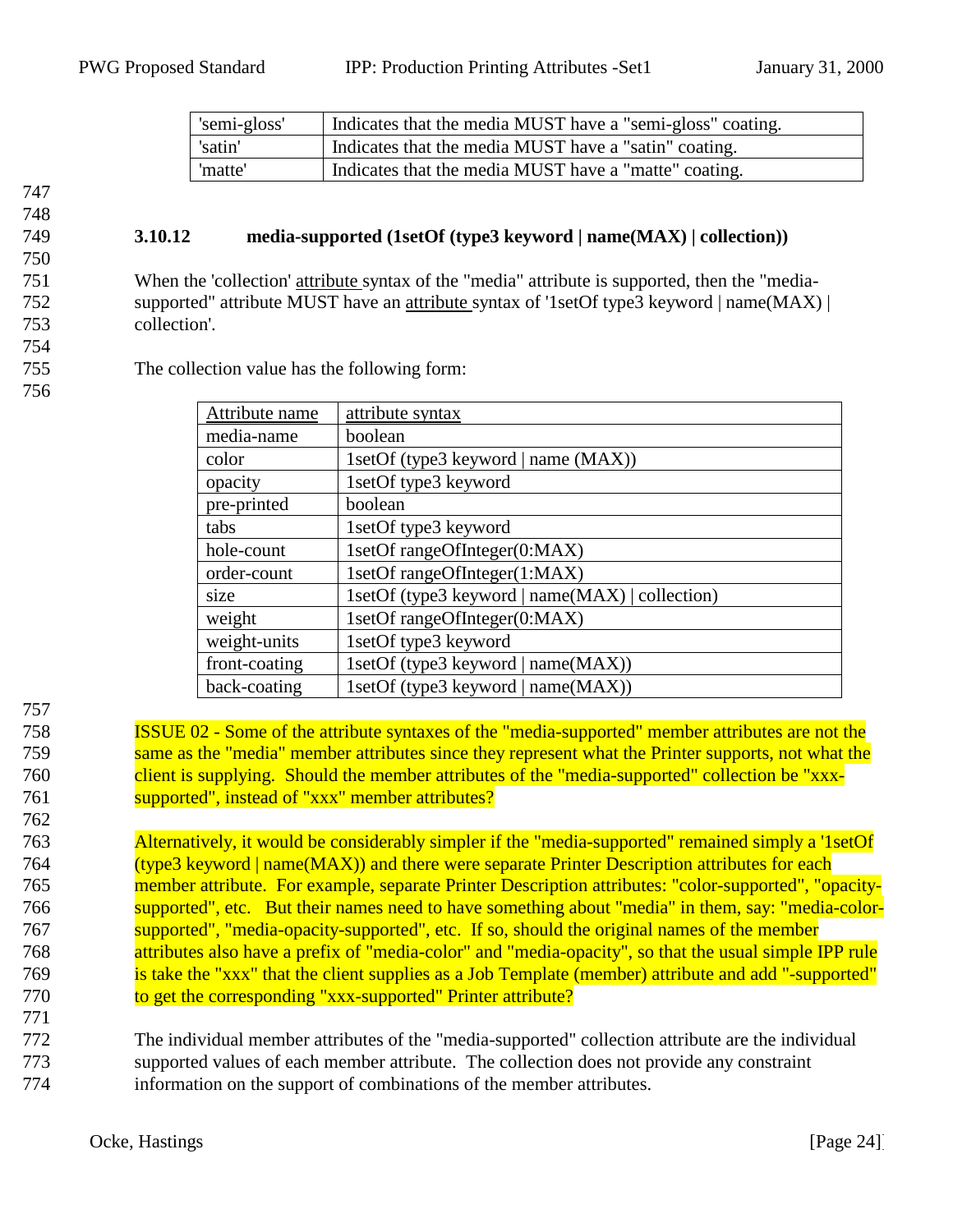778

# <span id="page-24-0"></span>777 **3.11 page-delivery (type2 keyword)**

 This attribute indicates whether print-stream pages of the job are to be delivered to the output bin or finisher in the same page order as the original document, or, in reverse of that order, and, whether the print-stream pages are delivered face up or face down. The "page-delivery" attribute specifies the intent based on the "original document" page order. See section [2.4](#page-6-0) for a complete discussion on the ordering of print-stream 783 pages.

784

| 785 |                                                |  |  |
|-----|------------------------------------------------|--|--|
|     |                                                |  |  |
|     | Standard keyword values for page delivery are: |  |  |

786

| 'same-order-face-up'      | The media sheets that represent the printed document MUST be.<br>delivered to the output bin or finishing device in the same order<br>as defined by the "page-order-received" attribute. Further, side<br>one of each sheet MUST be delivered face up to the output bin<br>or finishing device.   |
|---------------------------|---------------------------------------------------------------------------------------------------------------------------------------------------------------------------------------------------------------------------------------------------------------------------------------------------|
| 'same-order-face-down'    | The media sheets that represent the printed document MUST be.<br>delivered to the output bin or finishing device in the same order<br>as defined by the "page-order-received" attribute. Further, side<br>one of each sheet MUST be delivered face down to the output<br>bin or finishing device. |
| 'reverse-order-face-up'   | The media sheets that represent the printed document MUST be<br>delivered to the output bin or finishing device in the reverse<br>order by the "page-order-received" attribute. Further, side one of<br>each sheet MUST be delivered face up to the output bin or<br>finishing device.            |
| 'reverse-order-face-down' | The media sheets that represent the printed document MUST be<br>delivered to the output bin or finishing device in the reverse<br>order by the "page-order-received" attribute. Further, side one of<br>each sheet MUST be delivered face down to the output bin or<br>finishing device           |

787

788 The "page-delivery" attribute is often used in conjunction with on-line and off-line finishing devices. The 789 intent is to be able to deliver the media sheets in either the order of the page-stream pages as defined in the 790 "original document" or in the reverse of that order.

# 792 **3.11.1 Interaction with the "page-order-received" attribute**

793

- 794 The "page-order-delivery" attribute is dependent on the value of the "page-order-received" attribute 795 (defined in section [3.12 below\)](#page-25-0):
- 796

| "page-order- | 'page-   | Description of behavior |
|--------------|----------|-------------------------|
| received"    | delivery |                         |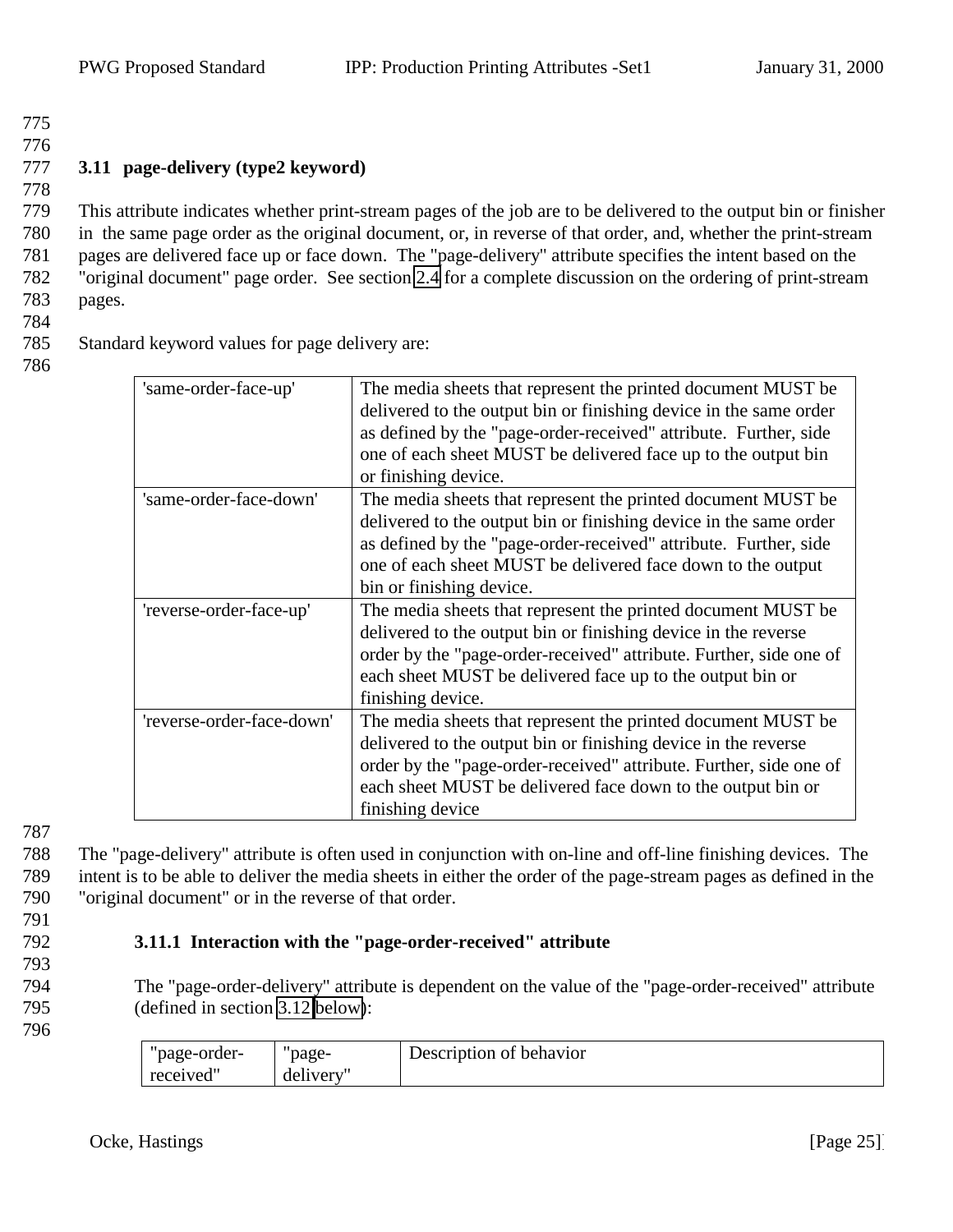<span id="page-25-0"></span>

| '1-to-n-order' | 'same-order-    | The first print-stream page in the "document data" MUST be    |
|----------------|-----------------|---------------------------------------------------------------|
|                | face-up'        | the first print-stream page delivered, followed by the second |
|                |                 | "print-stream" page, and so on. Further, each media sheet     |
|                |                 | MUST be delivered with side one of the sheet facing up.       |
| '1-to-n-order' | 'same-face-     | The first print-stream page in the "document data" MUST be    |
|                | order-down'     | the first print-stream page delivered, followed by the second |
|                |                 | "print-stream" page, and so on. Further, each media sheet     |
|                |                 | MUST be delivered with side one of the sheet facing down.     |
| '1-to-n-order' | 'reverse-order- | The last print-stream page in the "document data" MUST be     |
|                | face-up'        | the first print-stream page delivered, followed by the second |
|                |                 | to last "print-stream" page, and so on. Further, each media   |
|                |                 | sheet MUST be delivered with side one of the sheet facing up. |
| '1-to-n-order' | 'reverse-order- | The last print-stream page in the "document data" MUST be     |
|                | face-down'      | the first print-stream page delivered, followed by the second |
|                |                 | to last "print-stream" page, and so on. Further, each media   |
|                |                 | sheet MUST be delivered with side one of the sheet facing     |
|                |                 | down.                                                         |
| 'n-to-1-order' | 'same-order-    | The first print-stream page in the "document data" MUST be    |
|                | face-up'        | the first print-stream page delivered, followed by the second |
|                |                 | "print-stream" page, and so on. Further, each media sheet     |
|                |                 | MUST be delivered with side one of the sheet facing up.       |
| 'n-to-1-order' | 'same-order-    | The first print-stream page in the "document data" MUST be    |
|                | face-down'      | the first print-stream page delivered, followed by the second |
|                |                 | "print-stream" page, and so on. Further, each media sheet     |
|                |                 | MUST be delivered with side one of the sheet facing down.     |
| 'n-to-1-order' | 'reverse-order- | The last print-stream page in the "document data" MUST be     |
|                | face-up'        | the first print-stream page delivered, followed by the second |
|                |                 | to last "print-stream" page, and so on. Further, each media   |
|                |                 | sheet MUST be delivered with side one of the sheet facing up. |
| 'n-to-1-order' | 'reverse-order- | The last print-stream page in the "document data" MUST be     |
|                | face-down'      | the first print-stream page delivered, followed by the second |
|                |                 | to last "print-stream" page, and so on. Further, each media   |
|                |                 | sheet MUST be delivered with side one of the sheet facing     |
|                |                 | down.                                                         |

# 799 **3.12 page-order-received (type2 keyword)**

800

 This attribute specifies the page order of the print-stream pages defined in the document data. The "page- order-received" attribute does not provide any direct processing instructions, it only provides information about the page order so that other Job Template attributes can process pages in a consistent manner. See section [2.4](#page-6-0) for a complete discussion of print-stream page order.

805

806 [explain why this is needed to do page programming].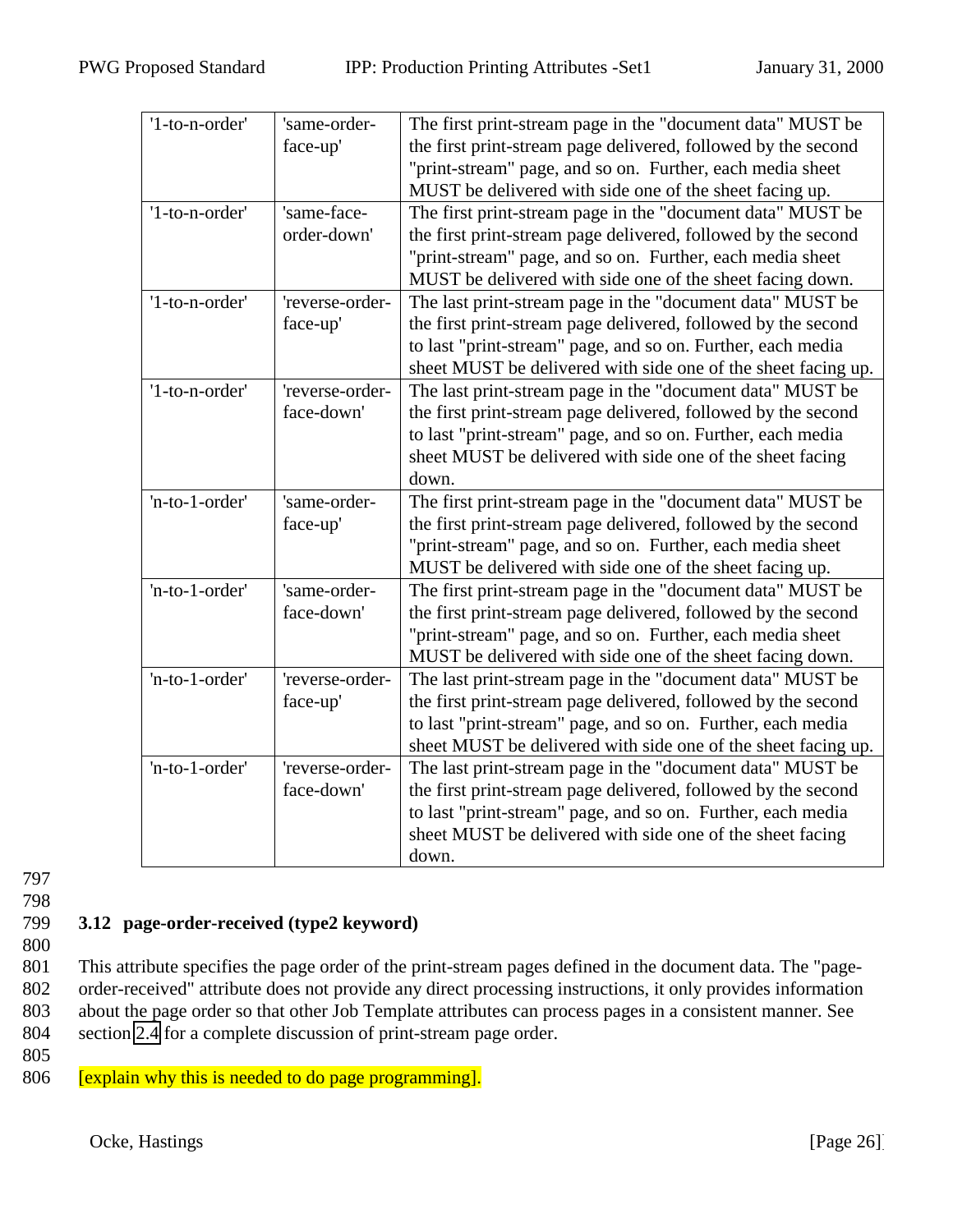<span id="page-26-0"></span>Standard keyword values for "page-order-received" are:

| '1-to-n-order' | The print-stream pages defined in the document data are in<br>the same order as the original document.    |
|----------------|-----------------------------------------------------------------------------------------------------------|
| 'n-to-1-order' | The print-stream pages defined in the document data are in<br>the reverse order of the original document. |

The "page-order-received" attribute applies to all documents in a Job Creation or Document Creation

 request. If a job consists of multiple documents, and all of the documents are not in the same page order, either '1-to-n-order' or 'reverse,' then inconsistent processing of other Job Template attributes that depend on "page-order-received" may occur.

 If the "page-order-received" attribute is not present in a Job Creation or Document Creation request, then the printer SHOULD assume a value of '1-to-n-order.'

#### 

#### **3.13 separator-sheets (type3 keyword | collection)**

 This attribute specifies which separator sheets MUST be printed with the job. Separator sheets are used to separate individual copies of a multiple copy job (i.e., when the "copies" attribute is greater than 1). The "separator-sheets" attribute is dependent both on the value of "multiple-document-handling" and on the value of "sheet-collate" (see section [3.14](#page-27-0) for a detailed description of what constitutes a "set.")

Separator sheets may either be non-imaged sheets, or may contain Printer generated information.

Standard keyword values for separator sheets are:

| 'none'        | No separator sheets are to be delivered with the printed output.                  |
|---------------|-----------------------------------------------------------------------------------|
| 'slip-sheets' | A separator sheet MUST be printed between "sets" of the job.                      |
| 'start-sheet' | A separator sheet MUST be printed to indicate the start of each "set" of the job. |
| 'end-sheet'   | A separator sheet MUST be printed to indicate the end of each "set" of the job.   |
| 'wrap-sheets' | Separator sheets MUST be printed to indicate both the start and end of each       |
|               | "set" of the job.                                                                 |

 Example: A job is created consisting of a single document, with the job template attribute "copies" equal to '10' and "separator-sheets" equal to "slip-sheets." If each of the 10 "sets" is denoted by (J1), (J2) ... (J10), 834 and a separator sheet is denoted by S, then the delivered output would be:  $(J1) S (J2) S ... S (J9) S (J10)$ .

836 The 'collection' attribute syntax allows a client to specify media for job separator sheets that is different than the current media being used for the print-stream page impressions. The collection consists of:

| Attribute name   attribute syntax |                                        |                   | request   Printer Support |
|-----------------------------------|----------------------------------------|-------------------|---------------------------|
| media                             | type3 keyword $ name(MAX) $ collection | MUST <sub>1</sub> | MUST                      |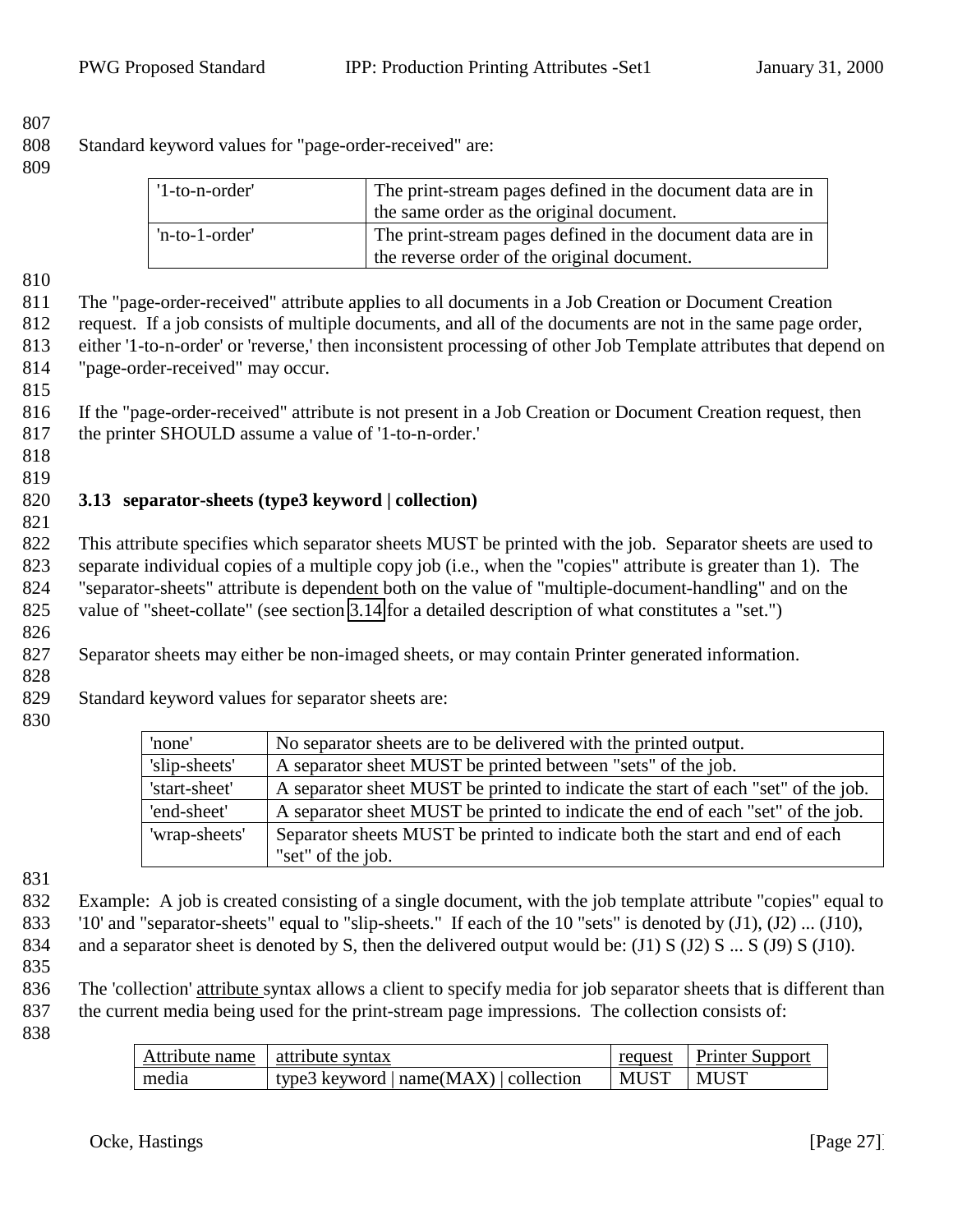| דים.<br>$\lambda$<br>name(MA<br>$N^{\prime}$<br>sheets<br>$\sim$ word.<br>tyne<br>IV.<br>$\sim$ $\sim$ $\sim$ $\sim$<br>$\overline{\phantom{a}}$<br>$\Lambda$<br>. .<br>$\mathbf{1} \mathbf{1} \mathbf{1} \mathbf{1} \mathbf{1}$<br>ັ້ |
|----------------------------------------------------------------------------------------------------------------------------------------------------------------------------------------------------------------------------------------|
|----------------------------------------------------------------------------------------------------------------------------------------------------------------------------------------------------------------------------------------|

# **3.13.1 media (type3 keyword | name(MAX) | collection)**

 The "media" member attribute is used to indicate the media that MUST be used for the job separator 844 sheet (see section [3.10\)](#page-18-0).

#### **3.13.2 sheets (type3 keyword | name(MAX))**

 The "sheets" member attribute specifies which separator sheets to print on the specified media. The values for this member attribute are identical to the keyword and name values for the "separator-sheets" attribute itself, and convey the same semantics.

 

<span id="page-27-0"></span> 

#### **3.14 sheet-collate (boolean)**

- This attribute specifies whether or not the media sheets of each copy of each printed document in a job are to be in sequence, when multiple copies of the document are specified by the 'copies' attribute. When "sheet-collate" is 'true', each copy of each document is printed with the print-stream sheets in sequence. When 'sheet-collate' is 'false', each print-stream sheet is printed a number of times equal to the value of the 'copies' attribute in succession. For example, suppose a document which produces two media sheets as 860 output, and "copies" is equal to '6', in this case six copies of the first media sheet are printed followed by six copies of the second media sheet.
- Whether the effect of sheet collation is achieved by placing copies of a document in multiple output bins or in the same output bin with implementation defined document separation is implementation dependent. Also whether it is achieved by making multiple passes over the job or by using an output sorter is
- implementation dependent.

 This attribute is affected by "multiple-document-handling." The "multiple-document-handling" attribute describes the collation of documents, and the "sheet-collate" attribute describes the semantics of collating individual pages within a document. To better explain the interaction between these two attributes the term "set" is introduced. A "set" is a logical boundary between the delivered media sheets of a printed job. For- example, in the case of a ten page single document with collated pages and a request for ten copies, each of the ten printed copies of the document constitutes a "set." In the above example if the pages were uncollated, then ten copies of each of the individual pages within the document would represent each "set".

The following table describes the interaction of "sheet-collate" with multiple document handling.

| "sheet-<br>collate" | "multiple-<br>document-<br>handling" | <b>Semantics</b>                                                                              |
|---------------------|--------------------------------------|-----------------------------------------------------------------------------------------------|
| 'true'              | 'single-document'                    | Each copy of the concatenated documents, with their pages in<br>sequence, represents a "set." |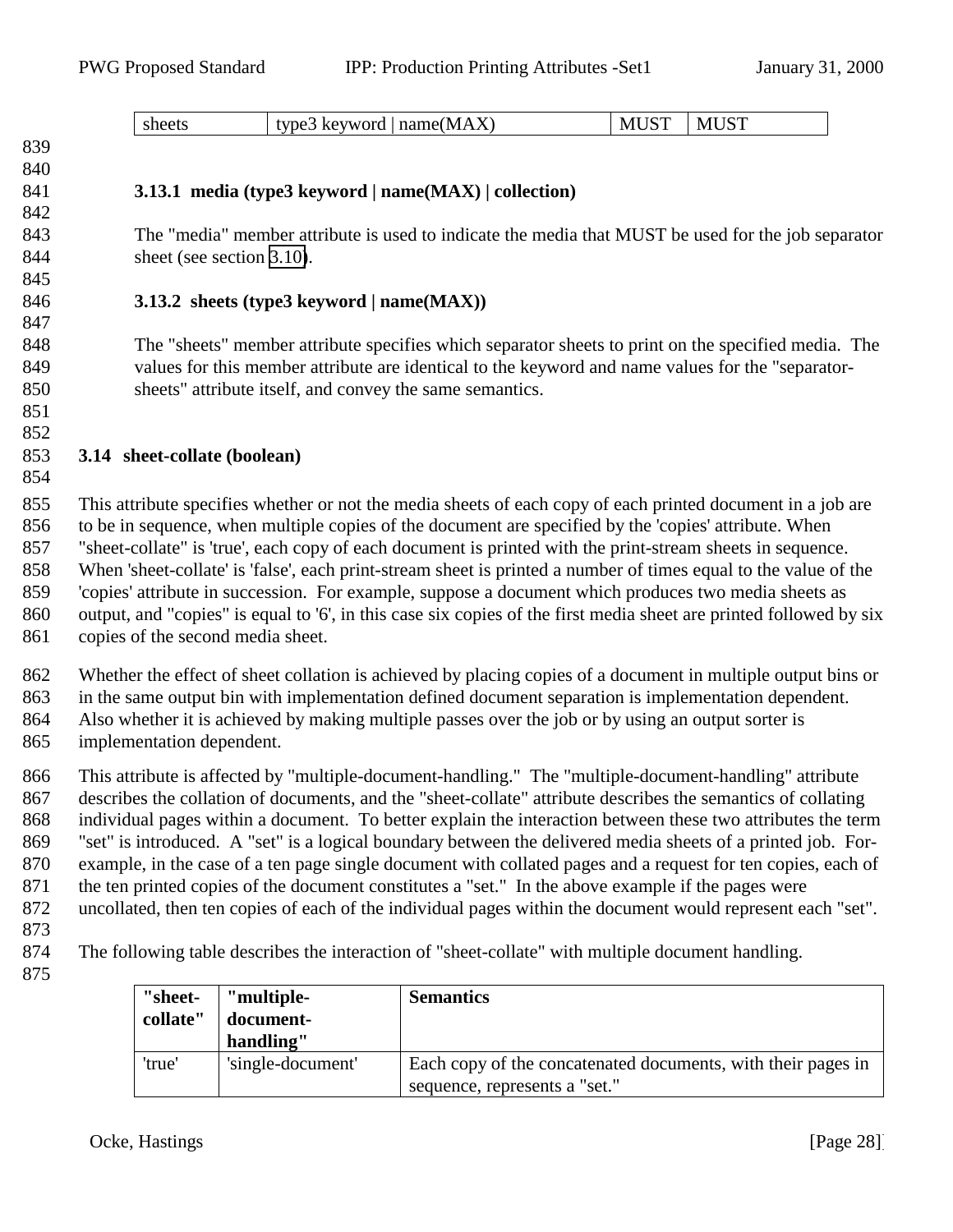<span id="page-28-0"></span>

| 'true'  | 'single-document-    | Each copy of the concatenated documents, with their pages in      |
|---------|----------------------|-------------------------------------------------------------------|
|         | new-sheet'           | sequence, represents a "set."                                     |
| 'true'  | 'separate-documents- | Each copy of each separate document, with its pages in            |
|         | collated-copies'     | sequence, represents a "set."                                     |
| 'true'  | 'separate-documents- | Each copy of each separate document, with its pages in            |
|         | uncollated-copies    | sequence, represents a "set."                                     |
| 'false' | 'single-document'    | Each media sheet of the document is printed a number of           |
|         |                      | times equal to the "copies" attribute; which constitutes a "set." |
| 'false' | 'single-document-    | Each media sheet of the concatenated documents is printed a       |
|         | new-sheet'           | number of times equal to the "copies" attribute; which            |
|         |                      | constitutes a "set."                                              |
| 'false' | 'separate-documents- | This is a degenerate case, and the printer object MUST reject     |
|         | collated-copies'     | the job and return the status, "client-error-conflicting-         |
|         |                      | attributes."                                                      |
| 'false' | 'separate-documents- | This is a degenerate case, and the printer object MUST reject     |
|         | uncollated-copies    | the job and return the status "client-error-conflicting-          |
|         |                      | attributes."                                                      |

877 From the above table it is obvious that the implicit value of the "sheet-collate" attribute in a printer that 878 does not support the "sheet-collate" attribute, is 'true.' The semantics of "multiple-document-handling" are 879 otherwise nonsensical in the case of separate documents.

880

 Whether the effect of page collation is achieved by placing copies of a document in multiple output bins or in the same output bin with implementation defined document separation is implementation dependent. Also whether it is achieved by making multiple passes over the job or by using an output sorter is implementation dependent.

885

## 886 **3.14.1 sheet-collate-supported (1setOf boolean)**

887

888 This attribute specifies the values of "sheet-collate" supported by the Printer.

889 Note: IPP/1.0 [RFC2566] and IPP/1.1 [ipp-mod] is silent on whether or not sheets within documents are collated. The "sheet-collate-supported" attribute permits a Printer object to indicate whether or not it collates sheets with each document and whether it allows the client to control sheet collation. An implementation is able to indicate that it supports uncollated sheets, collated sheets, or both, using 'false', 'true', or both 'false' and 'true' values, respectively, for this attribute.

- 894
- 895 ISSUE 03 Should we change the name from "collate-sheets" to "uncollated-sheets", since the 896 absence of the attribute (and non-support of this attribute) is more likely to indicate collated sheets 897 and so should be the 'false' value of the attribute, rather than the 'true' value?
- 898 899
- 900 **3.15 x-image-auto-center (boolean)**
- 901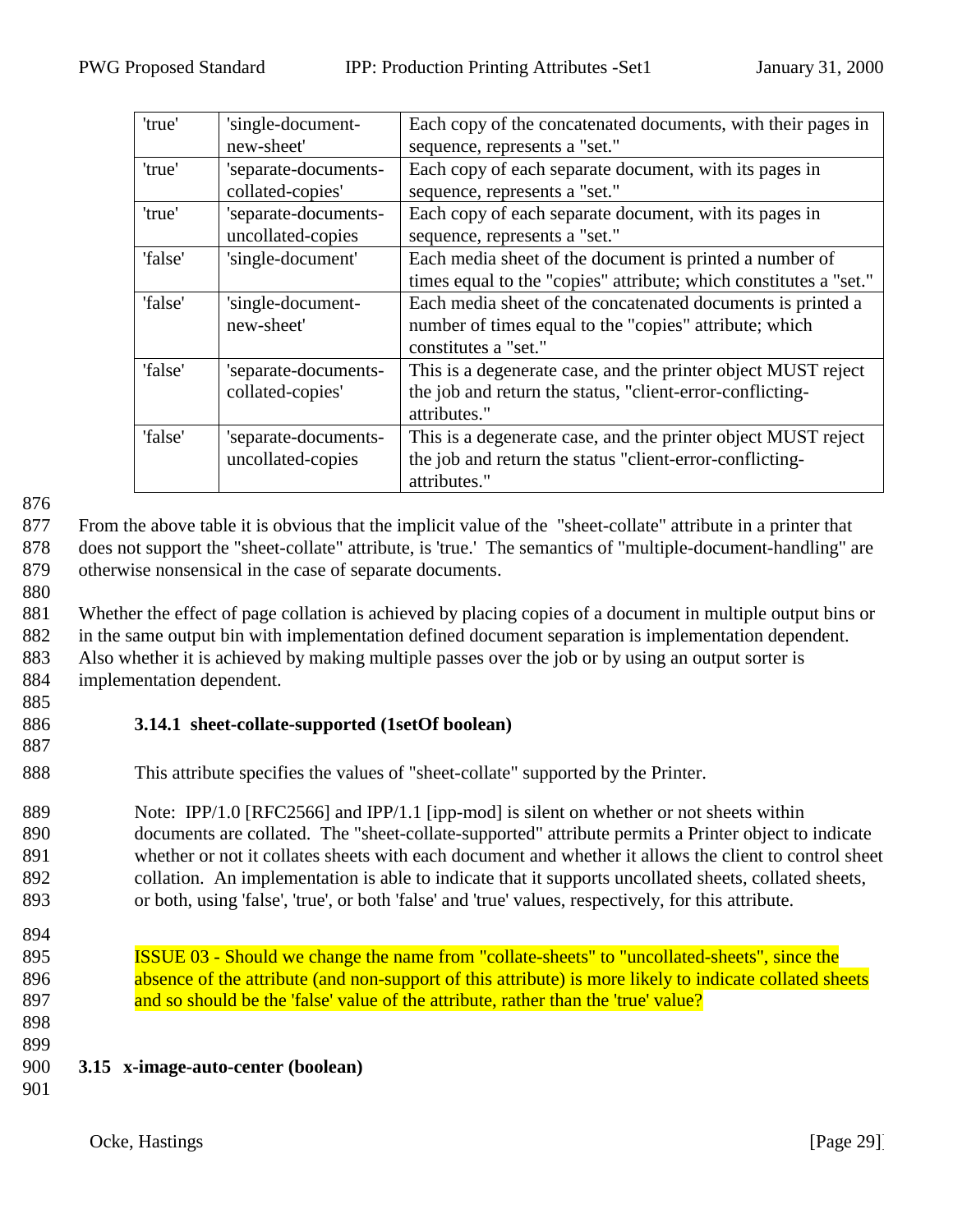- <span id="page-29-0"></span> This attribute causes the page images to be centered along the x-axis on the media to which they are applied.
- 

If the "x-image-shift," "x-side1-image-shift" or "x-side2-image-shift" attributes are specified, then the

- printer MUST apply the "x-image-auto-center" attribute first, followed by the "x-image-shift" attribute, and
- finally the "x-side1-image-shift" and "x-side2-image-shift" attributes.
- 

 

For example, if the print-stream image normally is placed on the media sheet as follows:



 

## **3.16 x-image-shift (integer (MIN:MAX))**

 This attribute causes the page images on both sides of each sheet, to be shifted in position with respect to the media on which the page images are to be rendered. The direction of shift MUST be along the x-axis of the Coordinate System (see section [2.3\)](#page-6-0). The sign of the value indicates the direction of the shift.

- 
- 922 If the client supplies the "x-image-auto-center," "x-side1-image-shift" or "x-side2-image-shift" attributes, then the Printer MUST apply the "x-image-auto-center" attribute first, followed by the "x-image-shift" attribute, and finally the "x-side1-image-shift" and "x-side2-image-shift" attributes.
- 

926 The unit of measure for this attribute is hundredths of a millimeter. This is equivalent to  $1/2540<sup>th</sup>$  of an inch resolution.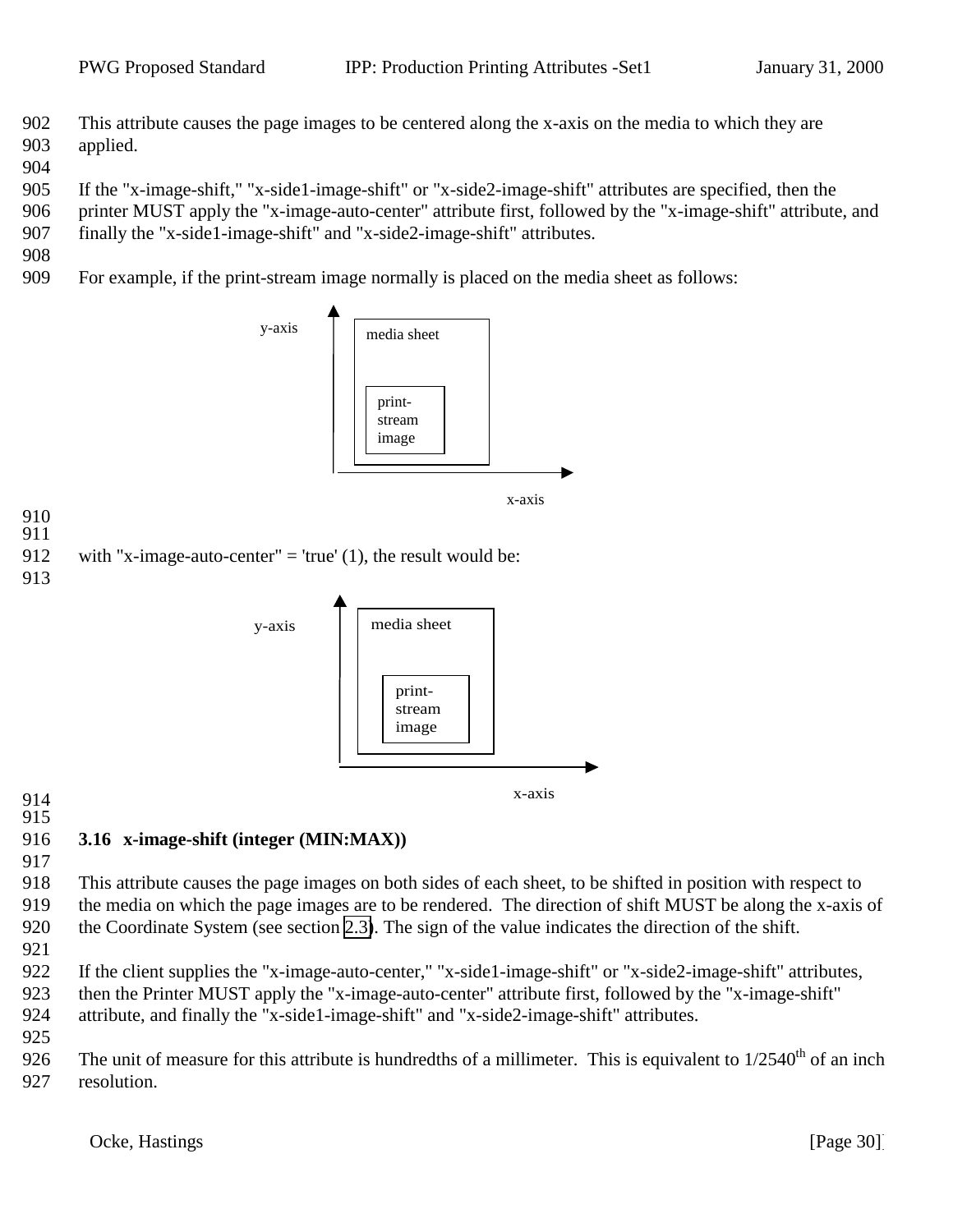# <span id="page-30-0"></span>**3.17 x-side1-image-shift (integer (MIN:MAX))**

 This attribute causes the page images, on the front of each sheet, to be shifted in position with respect to the media on which the page images are to be rendered. The direction MUST be along the x-axis of the Coordinate System (see section [2.3\)](#page-6-0). The sign of the value indicates the direction of the shift.

 If the bind edge is along the y-axis, then a bind edge image shift can be accomplished by applying image shifts of equal magnitude, and opposite sign, to the "x-side1-image-shift" and "x-side2-image-shift" attributes, respectively.

 If the client supplies the "x-image-auto-center" or "x-image-shift" attributes, then the Printer MUST apply the "x-image-auto-center" attribute first, followed by the "x-image-shift" attribute, and finally the "x-side1- image-shift" and "x-side2-image-shift" attributes.

The unit of measure for this attribute is hundredths of a millimeter. This is equivalent to  $1/2540<sup>th</sup>$  of an inch resolution.

- **3.18 x-side2-image-shift (integer (MIN:MAX))**
- 

 This attribute causes the page images, on the back of each sheet, to be shifted in position with respect to the media on which the page images are to be rendered. The direction of shift MUST be along the x-axis of the Coordinate System (see section [2.3\)](#page-6-0). The sign of the value indicates the direction of the shift.

 If the bind edge is along the y-axis, then a bind edge image shift can be accomplished by applying image shifts of equal magnitude, and opposite sign, to the "x-side1-image-shift" and "x-side2-image-shift" attributes, respectively.

 If the client supplies the "x-image-auto-center" or "x-image-shift" attributes, then the Printer MUST apply the "x-image-auto-center" attribute first, followed by the "x-image-shift" attribute, and finally the "x-side1- image-shift" and "x-side2-image-shift" attributes.

961 The unit of measure for this attribute is hundredths of a millimeter. This is equivalent to  $1/2540<sup>th</sup>$  of an inch resolution.

#### **3.19 y-image-auto-center (boolean)**

 This attribute causes the page images to be centered along the y-axis on the media to which they are applied.

- 970 If the client supplies the "y-image-image," "y-side1-image-shift" or "y-side2-image-shift" attributes, then
- the Printer MUST apply the "y-image-auto-center" attribute first, followed by the "y-image-shift" attribute,
- and finally the "y-side1-image-shift" and "y-side2-image-shift" attributes.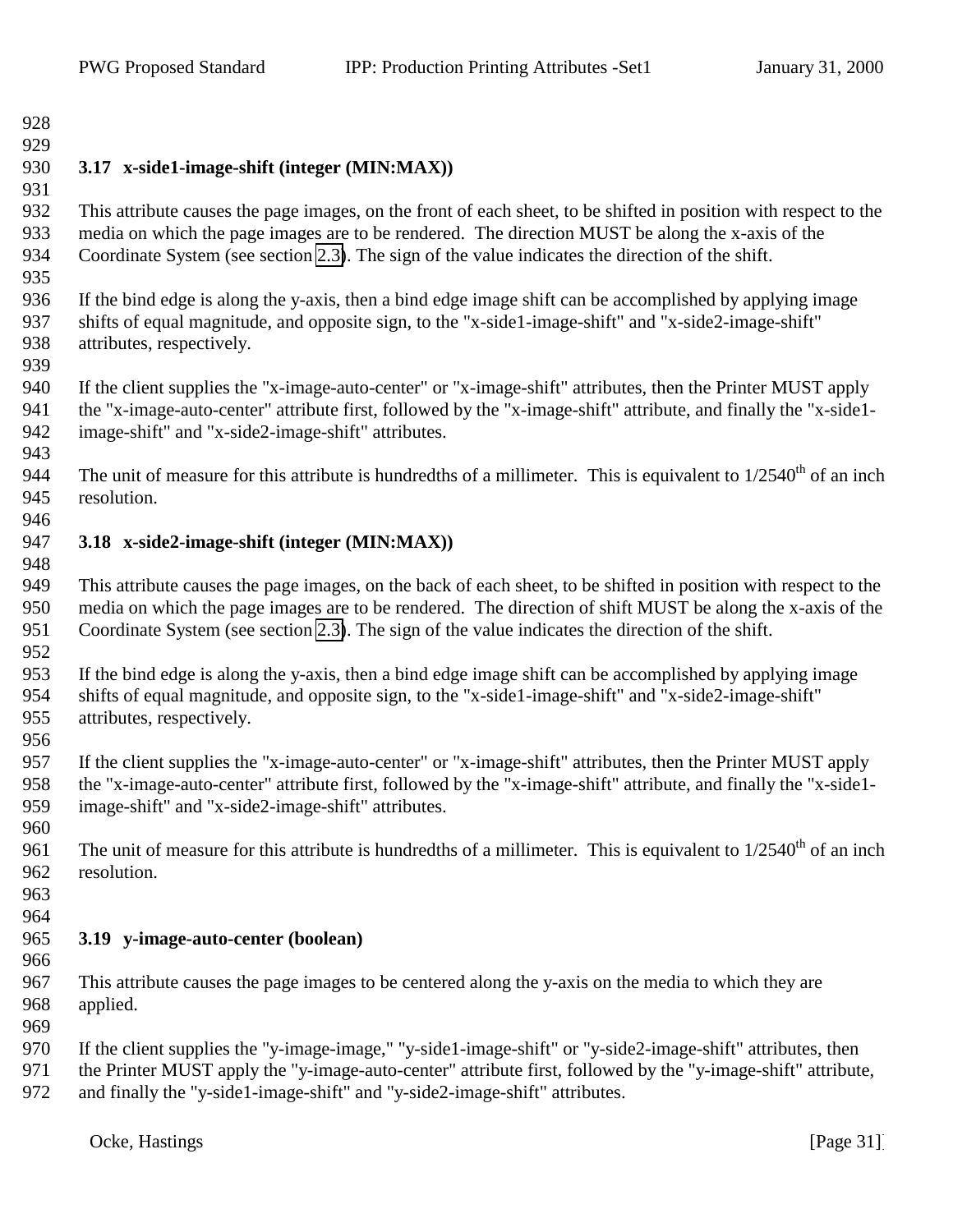#### <span id="page-31-0"></span> **3.20 y-image-shift (integer (MIN:MAX))**

 This attribute causes the page images on both sides of each sheet, to be shifted in position with respect to the media on which the page images are to be rendered. The direction of shift MUST be along the y-axis of the Coordinate System (see section [2.3\)](#page-6-0). The sign of the value indicates the direction of the shift.

981 If the client supplies the "y-image-auto-center," "y-side1-image-shift" or "y-side2-image-shift" attributes, then the Printer MUST apply the "y-image-auto-center" attribute first, followed by the "y-image-shift" attribute, and finally the "y-side1-image-shift" and "y-side2-image-shift" attributes.

985 The unit of measure for this attribute is hundredths of a millimeter. This is equivalent to  $1/2540<sup>th</sup>$  of an inch resolution.

#### **3.21 y-side1-image-shift (integer (MIN:MAX))**

 This attribute causes the page images, on the front of each sheet, to be shifted in position with respect to the media on which the page images are to be rendered. The direction of shift MUST be along the y-axis of the Coordinate System (see section [2.3\)](#page-6-0). The sign of the value indicates the direction of the shift. 

 If the bind edge is along the x-axis, then a bind edge image shift can be accomplished by applying image shifts of equal magnitude, and opposite sign, to the "y-side1-image-shift" and "y-side2-image-shift" attributes, respectively.

 If the client supplies the "y-image-auto-center" or "y-image-shift" attributes, then the Printer MUST apply the "y-image-auto-center" attribute first, followed by the "y-image-shift" attribute, and finally the "y-side1- image-shift" and "y-side2-image-shift" attributes.

1003 The unit of measure for this attribute is hundredths of a millimeter. This is equivalent to  $1/2540<sup>th</sup>$  of an inch resolution.

 

# **3.22 y-side2-image-shift (integer (MIN:MAX))**

 This attribute causes the page images, on the back of each sheet, to be shifted in position with respect to the media on which the page images are to be rendered. The direction of shift MUST be along the y-axis of the reference coordinate system. The sign of the value indicates the direction of the shift.

 If the bind edge is along the x-axis, then bind edge image shift can be accomplished by applying image shifts of equal magnitude, and opposite sign, to the "y-side1-image-shift" and "y-side2-image-shift" attributes, respectively.

If the client supplies the "y-image-auto-center" or "y-image-shift" attributes, then the Printer MUST apply

Ocke, Hastings [Page 32]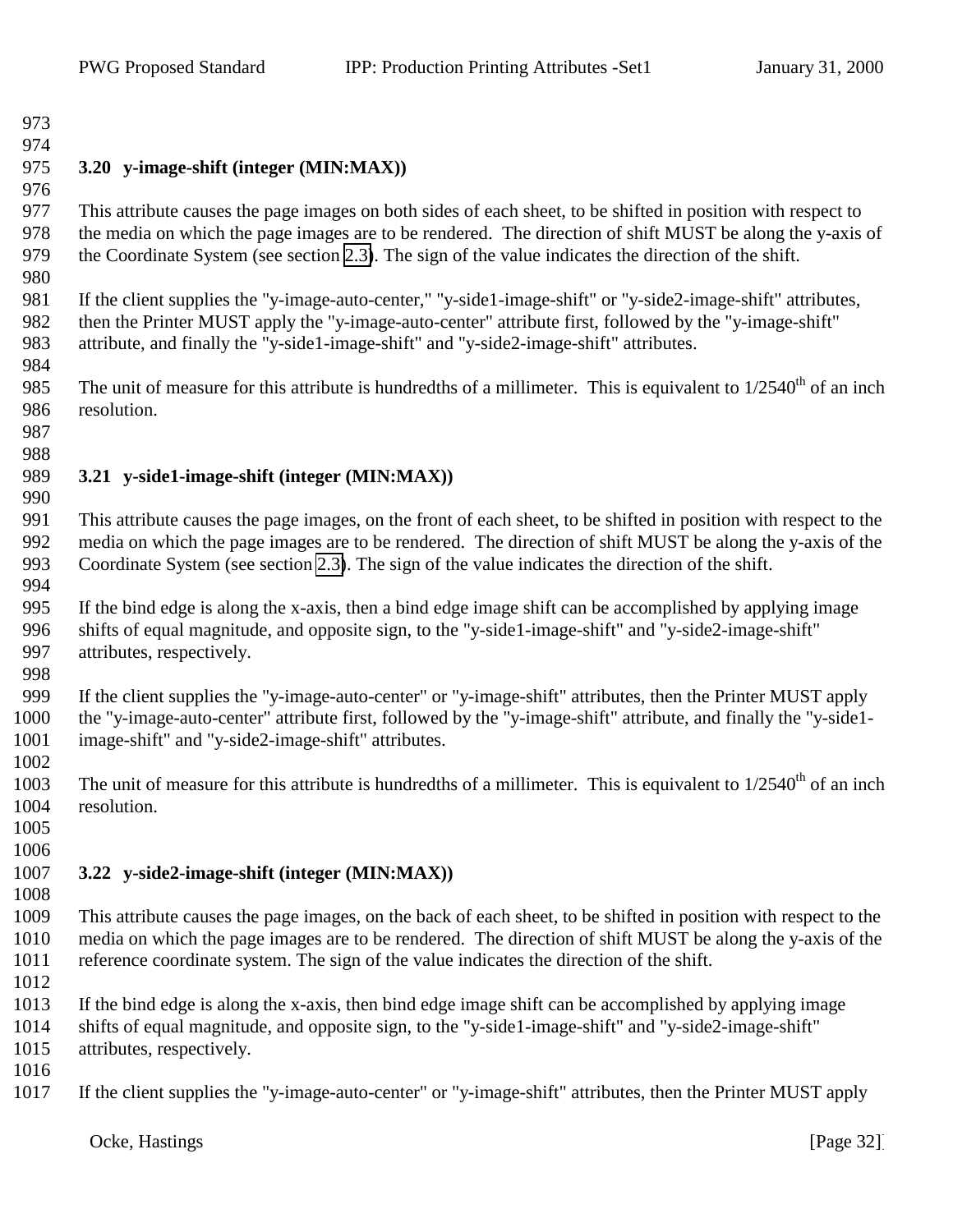<span id="page-32-0"></span> the "y-image-auto-center" attribute first, followed by the "y-image-shift" attribute, and finally the "y-side1- image-shift" and "y-side2-image-shift" attributes. 

The unit of measure for this attribute is hundredths of a millimeter. This is equivalent to  $1/2540<sup>th</sup>$  of an inch resolution.

 

#### **4 Job Description Attributes**

This section defines Job Description attributes for use with IPP/1.0 [RFC 2566] and IPP/1.1 [ipp-mod].

 

#### **4.1 current-page-order (type2 keyword)**

 This attribute represents the current page order of the document data supplied with the job. Initially "current-page-order" is set to the value of the Job Template attribute "page-order-received." The value of "current-page-order" may change based on processing and the value of the "page-order-delivery" attribute. If the Printer changes the value of a Job's "current-page-order" Job Description attribute, then it is assumed that the associated document data has been transformed in some way to reflect this change. It should be noted that the document data that "current-page-order" refers to is not always the document data sent with the create request, but may also refer to the processed images that are to be delivered to the printer. The standard values for this attribute are the same as for of the "page-order-received" attribute (see section [3.12\)](#page-25-0), namely '1-to-n-order' and 'n-to-1-order'.

 

# **5 Out of Band Values**

 This section defines out-of-band values (see [ipp-mod] section 4.1) for use with attributes defined in this and other documents.

#### **5.1 'none'**

 This "out-of-band" value allows a client, in a request, to specify that the value of a Job Template attribute MUST be semantically equivalent to 'none.' This out-of-band value is needed since attributes that are of the 'collection', 'name' or 'text' syntax can be problematic when a client wishes to specify that an xxx-default attribute MUST NOT be applied to the job. Unlike the 'keyword' syntax, where the value of 'none' (or its equivalent) can be a standard value, other attribute syntaxes have no such mechanism.

 A Printer MUST support the use of the "out-of-band" value for any attribute that calls for its use, such as any Job Template attribute that has the 'collection' attribute syntax, if the Printer supports the use of the 'collection' attribute syntax for that attribute.

When a client sends a request to the printer object, the "out-of-band" value 'none' MUST only be used for

 Job Template attributes whose definitions explicitly indicate that the use of "out-of-band" value 'none' is allowed. A client MUST NOT use the "out-of-band" 'none' value for attributes whose definition does not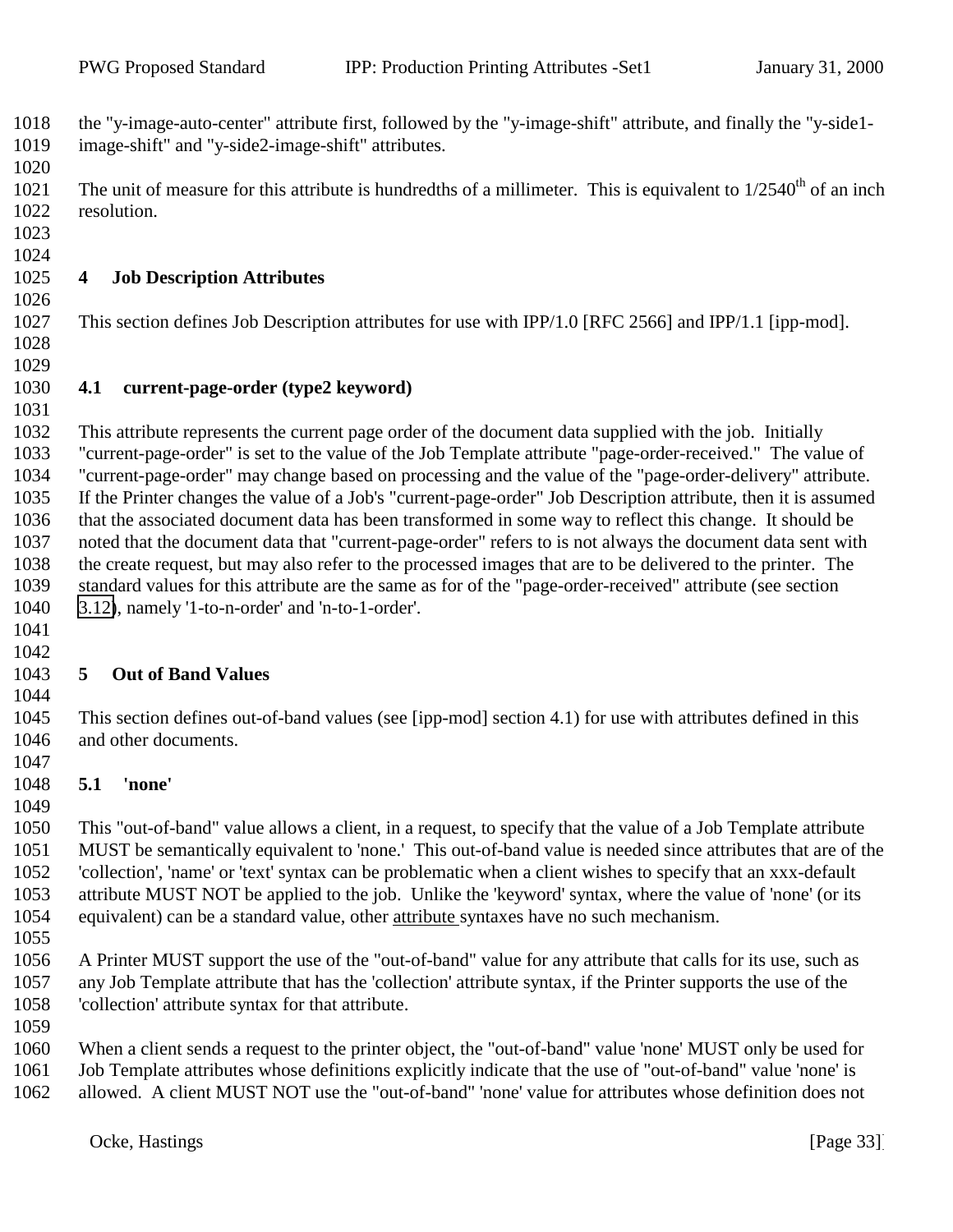<span id="page-33-0"></span>explicitly call out its use.

| 'none' | The specified Job Template attribute in the request MUST NOT be applied to<br>the job. Specifically, this value overrides the Printer's "xxx-default" attribute |  |
|--------|-----------------------------------------------------------------------------------------------------------------------------------------------------------------|--|
|        | value for the Job Template attribute, if one exists.                                                                                                            |  |

 ISSUE 04 - Should we move the definition of the 'none' out-of-band value to the 'collection' specification (ipp-coll), since that document is IETF standards track, while this one is PWG?

#### **6 Conformance Requirements**

 This section summarizes the Conformance Requirements detailed in the definitions in this document. In general each of the attributes defined in this document are OPTIONAL for a Printer to support, so that Printer implementers MAY implement any combination of attributes. Only the following conditional conformance requirements are defined:

| If the Printer supports: | then the Printer MUST also support (but<br>vice-versa is OPTIONAL): |
|--------------------------|---------------------------------------------------------------------|
| "cover-back"             | "cover-front"                                                       |
| "x-side2-image-shift"    | "x-side1-image-shift"                                               |
| "y-side2-image-shift"    | "y-side1-image-shift"                                               |
| "x-side1-image-shift"    | "x-image-shift"                                                     |
| "y-side1-image-shift"    | "y-image-shift"                                                     |

 Each of the collection attribute definitions indicate which member attributes are REQUIRED and which are OPTIONAL for a Printer to support.

 If a Printer supports the 'collection' attribute syntax of a Job Template attribute that has 'type3 keyword | name(MAX) | collection' attribute syntax, then it MUST also support some values of the standard 'keyword' attribute syntax defined for that attribute. Support of the 'name' attribute syntax for such Job Template attributes is OPTIONAL, as in IPP/1.1.

 If a Printer supports the 'collection' attribute syntax of a Job Template attribute, then it MUST support the "out-of-band" 'none' value (see section [5.1\)](#page-32-0) in a client Job Creation and Document Creation request.

## **7 IANA Considerations**

 IANA will be called on to register the attributes defined in this document, using the procedures outlined in [ipp-mod].

- 
- **8 Internationalization Considerations**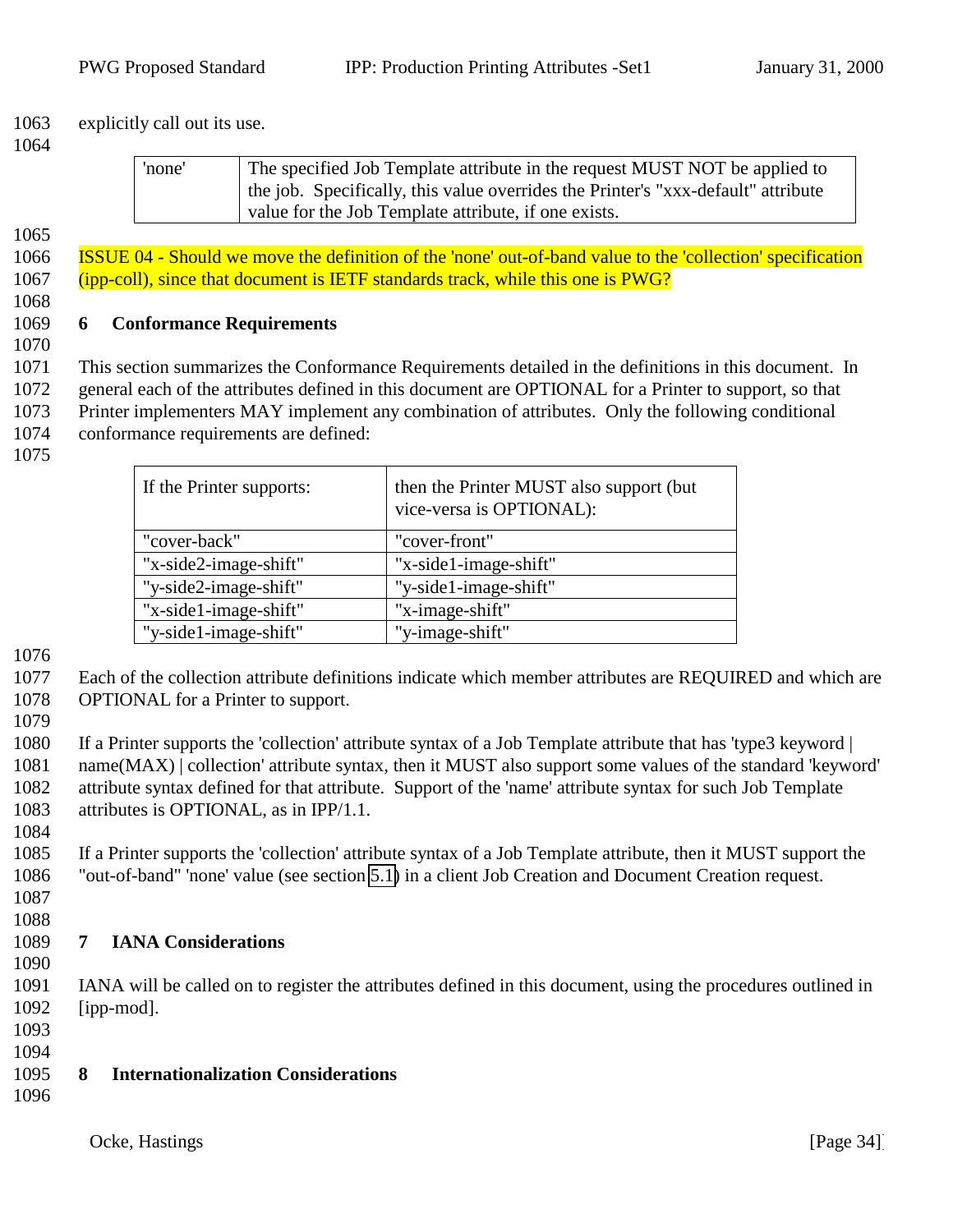<span id="page-34-0"></span>

| 1097<br>1098 | The IPP extensions defined in this document require the same internationalization considerations as any of<br>the Job Template attributes defined in IPP/1.1 [ipp-mod].                                                     |
|--------------|-----------------------------------------------------------------------------------------------------------------------------------------------------------------------------------------------------------------------------|
| 1099         |                                                                                                                                                                                                                             |
| 1100<br>1101 | 9<br><b>Security Considerations</b>                                                                                                                                                                                         |
| 1102         |                                                                                                                                                                                                                             |
| 1103         | The IPP extensions defined in this document require the same security considerations as any of the Job                                                                                                                      |
| 1104         | Template attributes defined in IPP/1.1 [ipp-mod].                                                                                                                                                                           |
| 1105<br>1106 |                                                                                                                                                                                                                             |
| 1107         | 10 References                                                                                                                                                                                                               |
| 1108         |                                                                                                                                                                                                                             |
| 1109         | [ipp-coll]                                                                                                                                                                                                                  |
| 1110<br>1111 | deBry, R., , Hastings, T., Herriot, R., "Internet Printing Protocol/1.0 & 1.1: collection attribute<br>syntax", <draft-ietf-ipp-collection-00.doc>, work in progress, September 9, 1999.</draft-ietf-ipp-collection-00.doc> |
| 1112         | [ipp-mod]                                                                                                                                                                                                                   |
| 1113         | deBry, R., , Hastings, T., Herriot, R., Isaacson, S., Powell, P., "Internet Printing Protocol/1.1: Model                                                                                                                    |
| 1114         | and Semantics", < draft-ietf-ipp-model-v11-04.txt>, work in progress, June 23, 1999.                                                                                                                                        |
| 1115         | [ipp-pro]                                                                                                                                                                                                                   |
| 1116         | Herriot, R., Butler, S., Moore, P., Tuner, R., "Internet Printing Protocol/1.1: Encoding and                                                                                                                                |
| 1117         | Transport", <draft-ietf-ipp-protocol-v11-03.txt>, work in progress, June, 1999.</draft-ietf-ipp-protocol-v11-03.txt>                                                                                                        |
| 1118         | [RFC1759]                                                                                                                                                                                                                   |
| 1119         | Smith, R., Wright, F., Hastings, T., Zilles, S., and Gyllenskog, J., "Printer MIB", RFC 1759, March                                                                                                                         |
| 1120         | 1995.                                                                                                                                                                                                                       |
| 1121         | [RFC2119]                                                                                                                                                                                                                   |
| 1122         | S. Bradner, "Key words for use in RFCs to Indicate Requirement Levels", RFC 2119, March 1997                                                                                                                                |
| 1123         | [RFC2566]                                                                                                                                                                                                                   |
| 1124         | deBry, R., , Hastings, T., Herriot, R., Isaacson, S., Powell, P., "Internet Printing Protocol/1.0: Model                                                                                                                    |
| 1125         | and Semantics", RFC 2566, April 1999.                                                                                                                                                                                       |
| 1126         |                                                                                                                                                                                                                             |
| 1127         | 11 Author's Addresses                                                                                                                                                                                                       |
| 1128         |                                                                                                                                                                                                                             |
| 1129         | Kirk Ocke                                                                                                                                                                                                                   |
| 1130<br>1131 | <b>Xerox Corporation</b><br>800 Phillips Road                                                                                                                                                                               |
| 1132         | Webster, NY 14580                                                                                                                                                                                                           |
| 1133         |                                                                                                                                                                                                                             |
| 1134         | Phone: 716 422-4832                                                                                                                                                                                                         |
| 1135         | e-mail: Kirk.Ocke@usa.xerox.com                                                                                                                                                                                             |
|              |                                                                                                                                                                                                                             |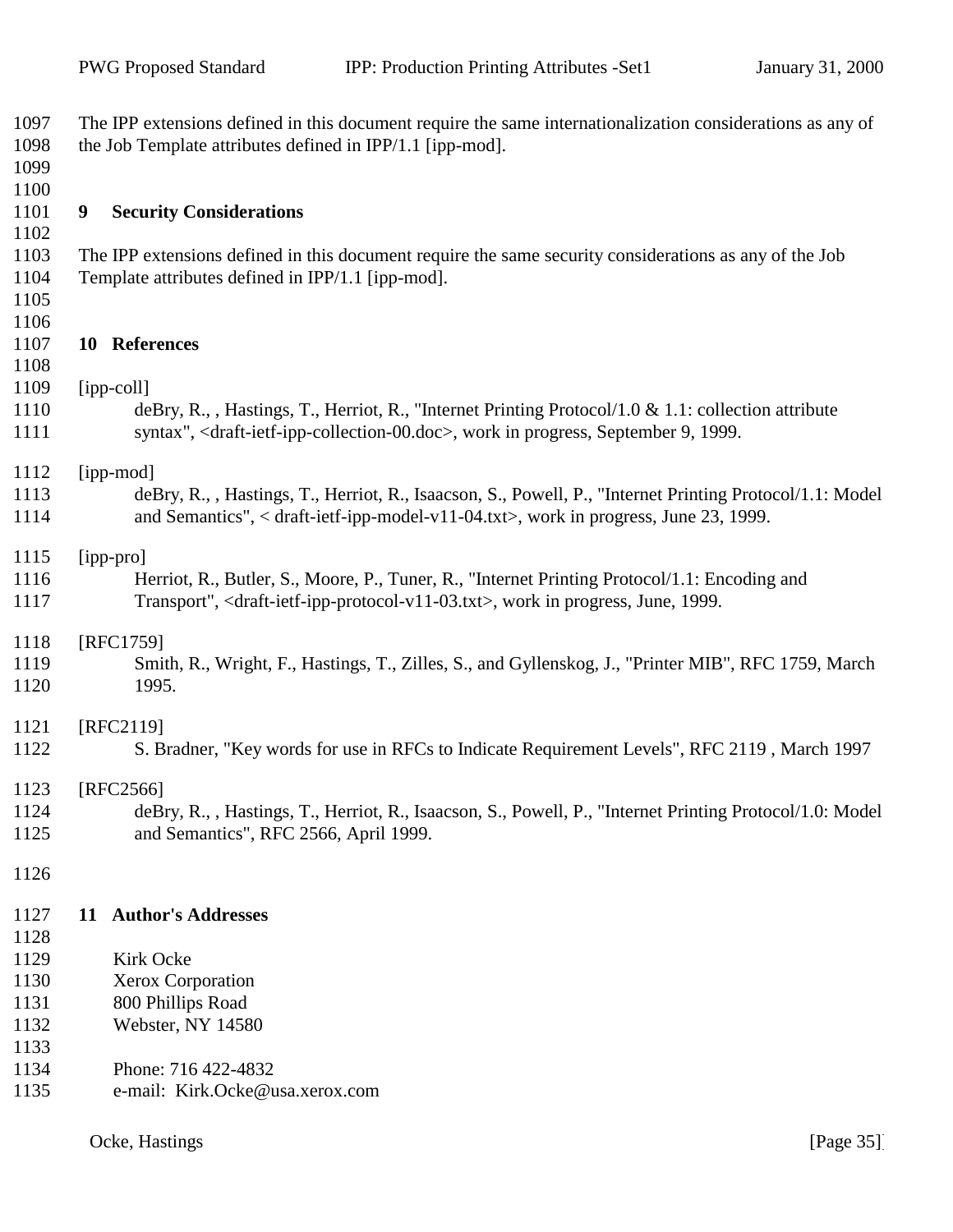<span id="page-35-0"></span>

| 1136 |                                                                                                              |
|------|--------------------------------------------------------------------------------------------------------------|
| 1137 | <b>Tom Hastings</b>                                                                                          |
| 1138 | Xerox Corporation                                                                                            |
| 1139 | 737 Hawaii St. ESAE 231                                                                                      |
| 1140 | El Segundo, CA 90245                                                                                         |
| 1141 |                                                                                                              |
| 1142 | Phone: 310-333-6413                                                                                          |
| 1143 | Fax: 310-333-5514                                                                                            |
| 1144 | e-mail: hastings@cp10.es.xerox.com                                                                           |
| 1145 |                                                                                                              |
| 1146 |                                                                                                              |
| 1147 | 12 Appendix A: Change History                                                                                |
| 1148 |                                                                                                              |
| 1149 | This section summarizes the changes to the document. Each sub-section is in reverse chronological order.     |
| 1150 | Adding or removing ISSUES that don't change the document are not listed here.                                |
| 1151 |                                                                                                              |
| 1152 |                                                                                                              |
| 1153 | 12.1 Changes to the January 28, 2000 to create the January 30, 2000 version                                  |
| 1154 |                                                                                                              |
| 1155 | The following changes were made to the January 28, 2000 version to create the January 30, 2000 version:      |
| 1156 |                                                                                                              |
| 1157 | 1. Ordered the Job Template attributes alphabetically.                                                       |
| 1158 | 2. Add 'name(MAX)' to Job Template attributes that had (type3 keyword   collection) to be consistent with    |
| 1159 | IPP/1.1 that has (type3 keyword $ name(MAX) $ .                                                              |
| 1160 |                                                                                                              |
| 1161 | 12.2 Changes to create the January 28, 2000 version                                                          |
| 1162 |                                                                                                              |
| 1163 | Initial version.                                                                                             |
| 1164 |                                                                                                              |
| 1165 |                                                                                                              |
| 1166 | 13 Appendix B: Description of the IEEE-ISTO PWG                                                              |
| 1167 |                                                                                                              |
| 1168 | The Printer Working Group (or PWG) is a Program of the IEEE Industry Standards and Technology                |
| 1169 | Organization (ISTO) and is an alliance among printer manufacturers, print server developers, operating       |
| 1170 | system providers, network operating systems providers, network connectivity vendors, and print               |
| 1171 | management application developers chartered to make printers and the applications and operating systems      |
| 1172 | supporting them work together better. All references to the PWG in this document implicitly mean "The        |
| 1173 | Printer Working Group, a Program of the IEEE ISTO." In order to meet this objective, the PWG will            |
| 1174 | document the results of their work as open standards that define print related protocols, interfaces,        |
| 1175 | procedures and conventions. Printer manufacturers and vendors of printer related software will benefit from  |
| 1176 | the interoperability provided by voluntary conformance to these standards.                                   |
| 1177 |                                                                                                              |
| 1178 | In general, a PWG standard is a specification that is stable, well understood, and is technically competent, |
| 1179 | has multiple, independent and interoperable implementations with substantial operational experience, and     |
| 1180 | enjoys significant public support. The PWG may issue a standard as a PWG standard and/or when                |
|      |                                                                                                              |